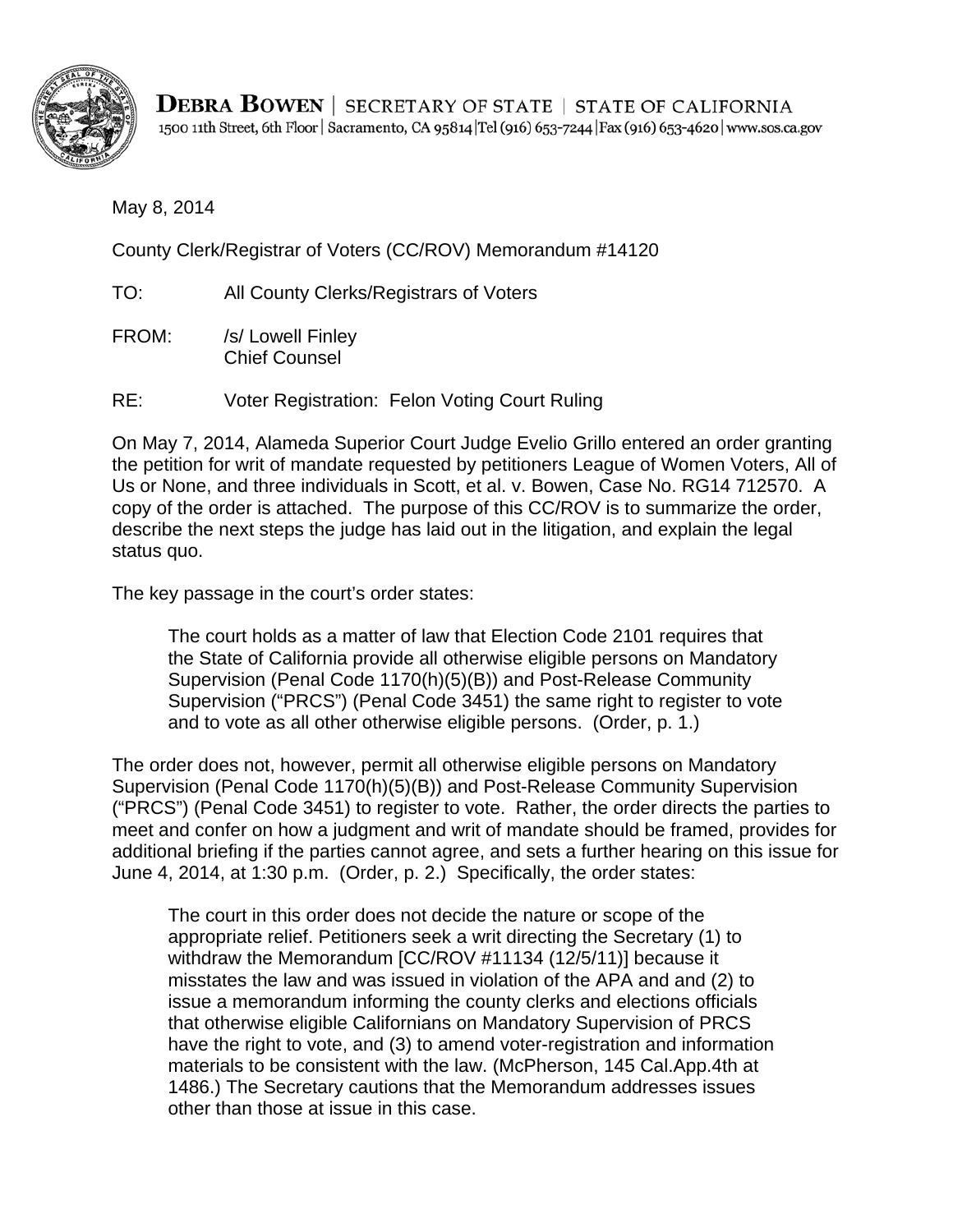CCROV #14120 May 8, 2014 Page 2

> Petitioners are seeking a traditional writ of mandate to compel a public official to perform an official act required by law. (CCP 1085.) The court can issue a writ to compel the Secretary to exercise her discretion under a proper interpretation of the applicable law, but the court cannot issue a writ to compel the Secretary to exercise her discretion in a particular manner, such as by issuing a new memorandum. (Common Cause v. Board of Supervisors (1989) 49 Cal.3d 432, 442; County of Los Angeles v. Superior Court (2013) 222 Cal.App.4th 434, 444.) If the parties cannot agree on the appropriate remedy, then in further briefing the parties are to address whether the court can order the relief sought by Petitioners and, if not, what alternative relief might be lawful and appropriate in this case.

CC/ROV #11134, issued on December 5, 2011, remains in place. The court hearing scheduled for June 4, 2014, will likely provide greater clarity concerning specific remedies the court intends to order.

If you have any questions, please feel free to contact me at Lowell.Finley@sos.ca.gov or (916) 654-7244.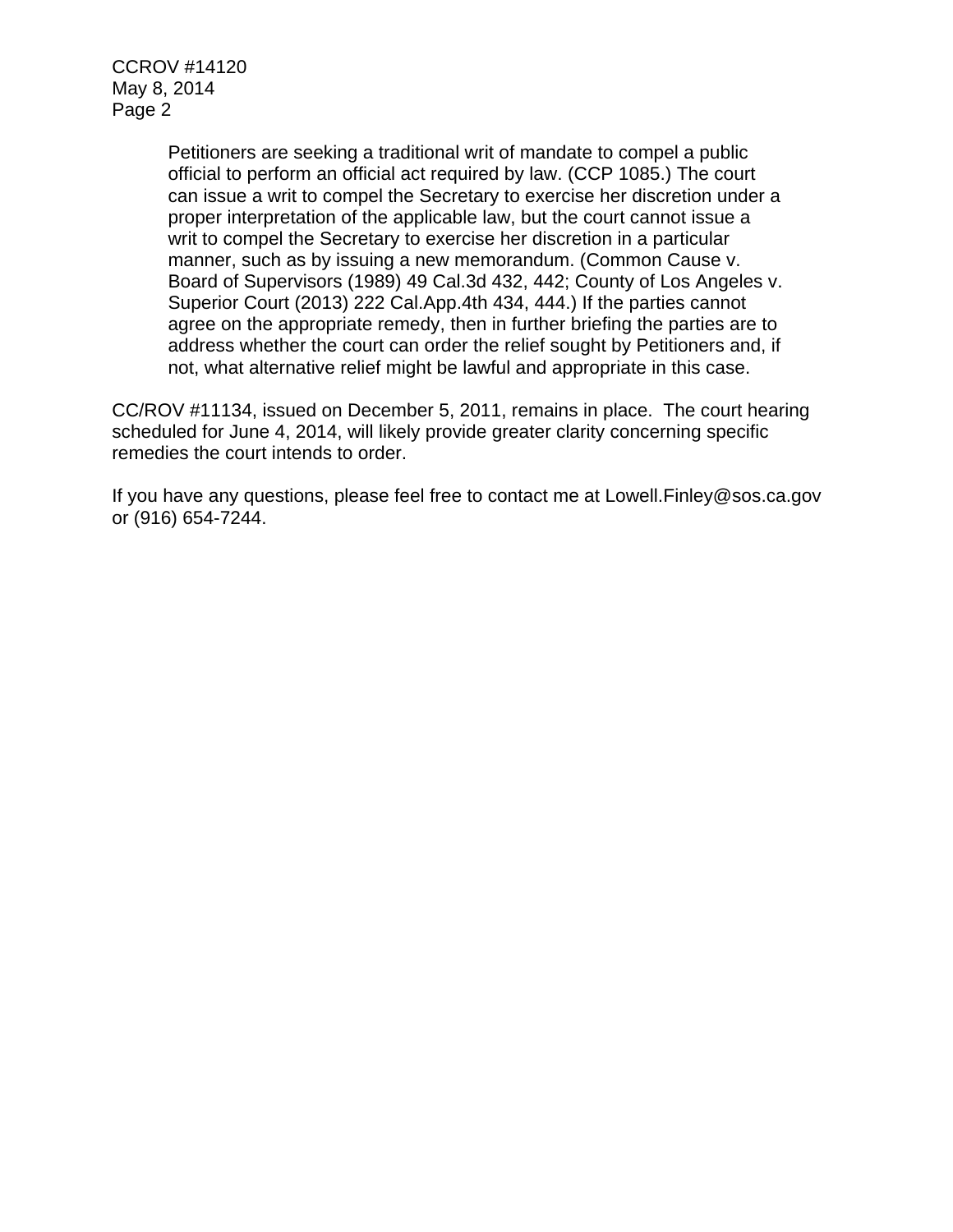| 1        |                                                                                                  |                                                                            |  |
|----------|--------------------------------------------------------------------------------------------------|----------------------------------------------------------------------------|--|
| 2        |                                                                                                  |                                                                            |  |
| 3        |                                                                                                  |                                                                            |  |
| 4        |                                                                                                  |                                                                            |  |
| 5        | SUPERIOR COURT OF THE STATE OF CALIFORNIA                                                        |                                                                            |  |
| 6        | IN AND FOR THE COUNTY OF ALAMEDA                                                                 |                                                                            |  |
| 7        |                                                                                                  |                                                                            |  |
| 8        | MICHAEL SCOTT, et al,                                                                            | Case No. RG14-712570                                                       |  |
| 9        | Plaintiffs,                                                                                      |                                                                            |  |
| 10       | V.                                                                                               | ORDER (1) GRANTING PETITION OF<br>PETITIONERS FOR WRIT OF MANDATE          |  |
| 11       | DEBRA BOWEN, Secretary of State of<br>California,                                                | AND (2) SETTING HEARING ON ISSUE<br>OF REMEDY.                             |  |
| 12       | Defendant.                                                                                       | DATE:<br>4/2/14                                                            |  |
| 13       |                                                                                                  | TIME<br>1:30 PM<br>DEPT.<br>31                                             |  |
| 14       |                                                                                                  |                                                                            |  |
| 15       |                                                                                                  |                                                                            |  |
| 16<br>17 | The petition of Michael Scott, et al ("Petitioners") for a writ of mandate came on for           |                                                                            |  |
| 18       | hearing on April 2, 2014, in Department 31 of this Court, the Honorable Evelio Grillo presiding. |                                                                            |  |
| 19       | After consideration of the briefing and the argument, IT IS ORDERED: The petition for a writ     |                                                                            |  |
| $20$     | of mandate is GRANTED.                                                                           |                                                                            |  |
| 21       | The court holds as a matter of law that Election Code 2101 requires that the State of<br>1.      |                                                                            |  |
| 22       | California provide all otherwise eligible persons on Mandatory Supervision (Penal                |                                                                            |  |
| 23       |                                                                                                  | Code 1170(h)(5)(B)) and Post-Release Community Supervision ("PRCS") (Penal |  |
| 24       |                                                                                                  |                                                                            |  |
| 25       | Code 3451) the same right to register to vote and to vote as all other otherwise                 |                                                                            |  |
| 26       | eligible persons.                                                                                |                                                                            |  |
|          |                                                                                                  | 1                                                                          |  |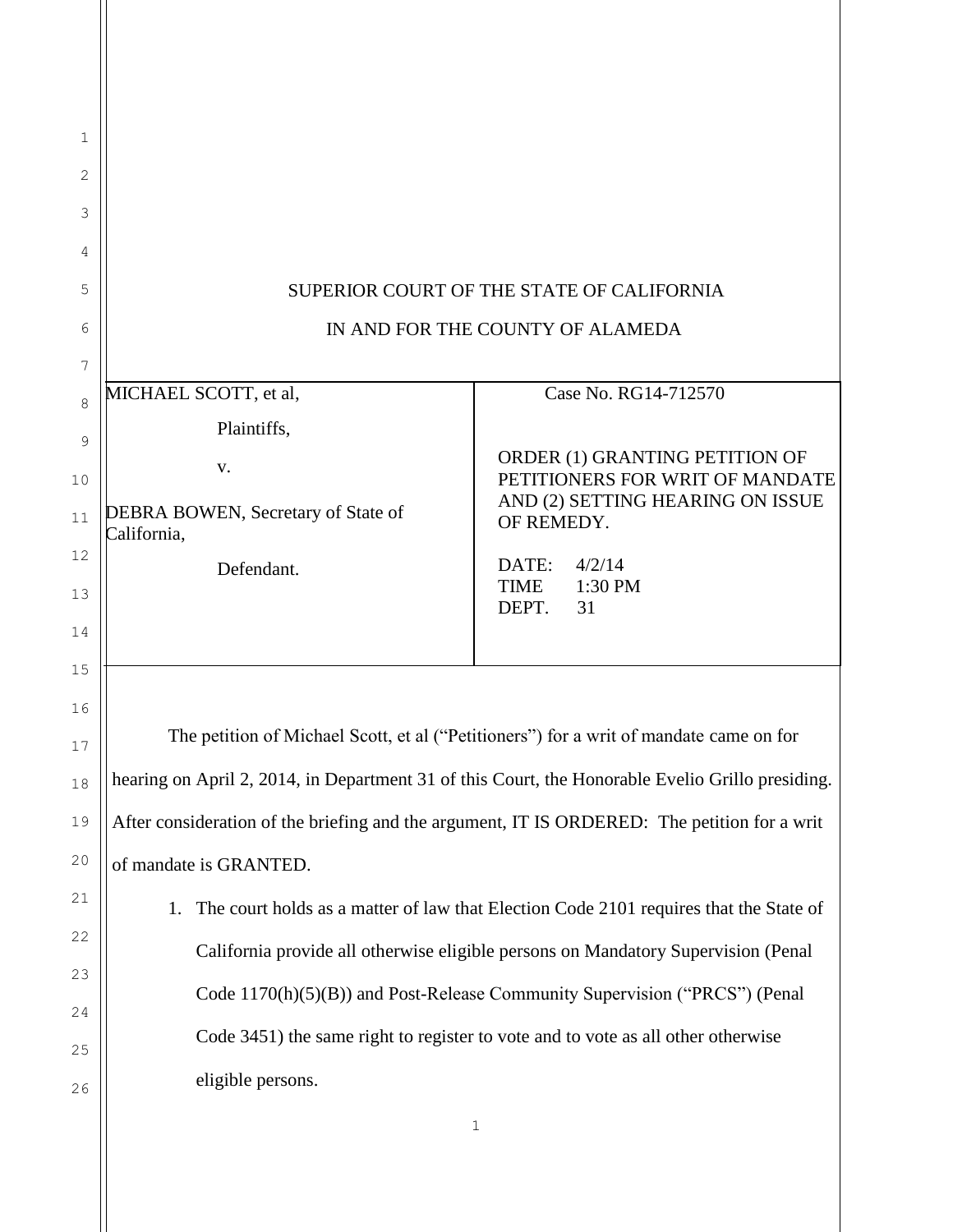2. The court directs the parties to meet and confer regarding the appropriate scope of the remedy and the text of a proposed judgment and writ. If the parties cannot reach agreement, then on or before May 21, 2014, the parties may file cross-opening briefs of up to 8 pages on the remedy. On or before May 28, 2014, the parties may file cross-opposition briefs of up to 5 pages on the remedy. The court will hold a further hearing on the remedy at 1:30 pm on June 4, 2014, in Department 31.

### EVIDENCE.

The court GRANTS the requests of Petitioners for judicial notice of Exhibits A-G (Dictionary definitions) (*[Sierra Club v. Superior Court](http://web2.westlaw.com/find/default.wl?rs=WLW14.01&db=BC-COMPANYSRBD&vr=2.0&docname=CIK(LE00157612)&lvbp=T&rp=%2ffind%2fdefault.wl&utid=1&fn=_top&findtype=l&mt=TabTemplate1&returnto=BusinessNameReturnTo&sv=Split)* (2113) 57 Cal.4th 157, 171), of Exhibit H (legislative history in the form of ballot Initiative materials) (*Sierra Club, supra.*), and of Exhibit I (data from Chief Probation officers of California website) (*People v. Alexander* (1985) 163 Cal.App.3d 1189, 1201 fn 3).

The court GRANTS the request of the Secretary for judicial notice of Exhibit 1 (The Memorandum), of of Exhibits 2-3 (Court records), of Exhibits 4-8 and 11-14 (legislative history). (*Sierra Club, supra.*), and of Exhibits 9-10 (Governor's budget summary) (*Carmel Valley Fire Protection Dist. v. State* (2001) 25 Cal.4th 287,293, fn 2).

#### FACTUAL BACKGROUND.

The first California Constitution, adopted in 1849, permanently disenfranchised all persons "convicted of any infamous crime." In 1972, the voters passed an initiative to amend the California Constitution to state: "[T]he legislature shall prohibit improper practices that affect elections and shall provide that no severely mentally deficient person, insane person, person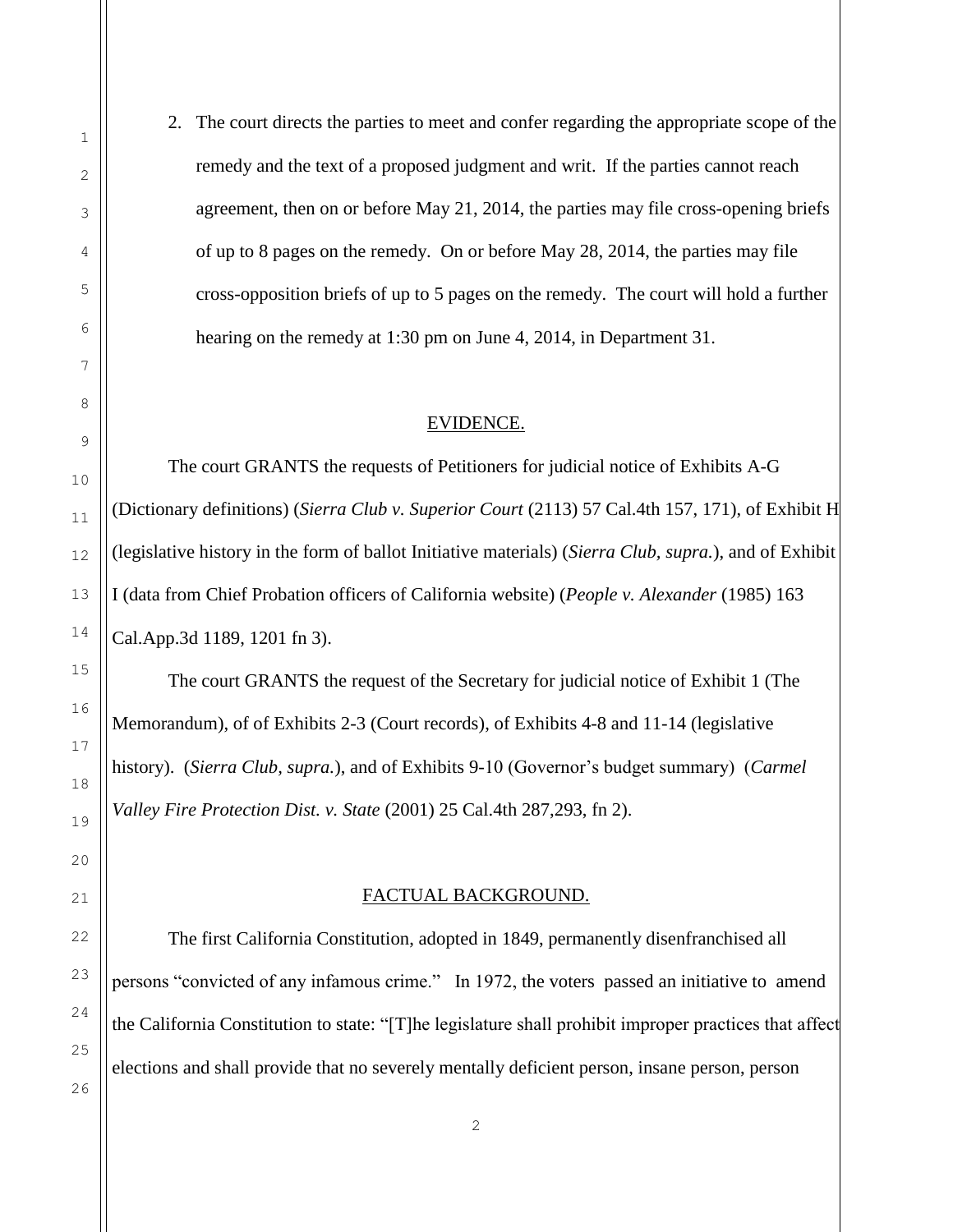convicted of an infamous crime, nor person convicted of embezzlement or misappropriation of public money shall exercise the privileges of an elector in this State." (*League of Women Voters of California v. McPherson* (2006) 145 Cal.App.4th 1469, 1475-79 [historical summary].)

On 11/4/74 the people of the State of California through a referendum amended the California Constitution, Article II to read: "The Legislature shall prohibit improper practices that affect elections and shall provide for the disqualification of electors while mentally incompetent or imprisoned or on parole for the conviction of a felony."

On 1/12/10, a three judge panel of the federal District Court ordered California to reduce its prison population to 137.5% of the prisons' design capacity within two years. (*Coleman v. Schwarzenegger* (E.D. Cal. 2010) 2010 WL 99000.) 1

In 2010, the California Governor proposed a realignment plan that included what the Legislative Analyst's Office described as a "Proposal to Shift Adult Parole" (Secretary RJN, Ex. 8, pp12-14.) The Legislative Analyst stated that the Governor's proposal was designed to both reduce the cost to the state and to "improve offender outcomes and reduce their risk of reoffending." The Governor later issued Budget Summaries that stated his goals. (Secretary RJN, Ex. 9, 10.)

On 4/4/11, AB109 (the "Realignment Act") was filed with the Secretary of State. Section 479 of the Realignment Act added Penal Code 3450 et seq, which "shall be known and may be cited as the Postrelease Community Supervision Act of 2011."

The Legislature's stated purpose for the Realignment Act and in the Postrelease Community Supervision Act was to address both the stagnant or worsening reincarceration rates and the unsustainable policy of building and operating more prisons by reinvesting criminal

J.

 $1$  On  $5/23/11$ , the United States Supreme Court affirmed the decision directing California to reduce its prison population. (*Brown v. Plata* (2011) 131 S.Ct. 1910.)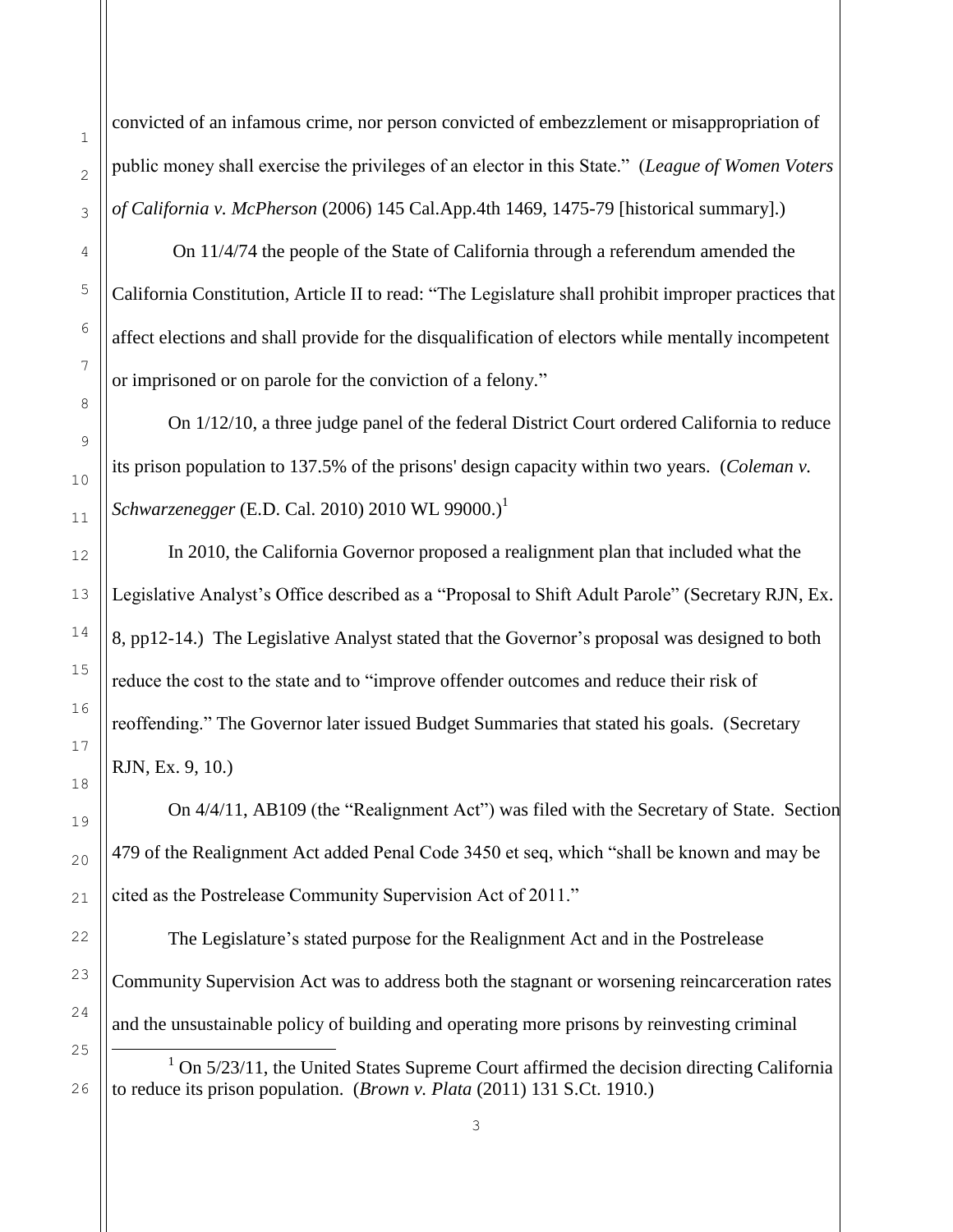| $\mathbf{1}$   | justice resources to support community-based corrections programs with the goal of achieving                                                                                |
|----------------|-----------------------------------------------------------------------------------------------------------------------------------------------------------------------------|
| $\overline{c}$ | improved public safety returns. To accomplish this goal, the Realignment Act transferred                                                                                    |
| 3              | responsibility for low-level felony offenders who do not have prior convictions for serious,                                                                                |
| $\overline{4}$ | violent, or sex offenses to locally run community-based corrections programs with the goal of                                                                               |
| 5              | improving public safety outcomes and facilitating their reintegration back into society. (Penal                                                                             |
| 6              | Code 17.5(a)(1)-(6); Penal Code $3450(a)(1)$ -(6).) The Legislature noted that such correctional                                                                            |
| 7              | practices would align with sound fiscal policy because the realignment will "manage and alloca                                                                              |
| 8              | criminal justice populations more cost-effectively, generating savings that can be reinvested in                                                                            |
| 9              | evidence-based strategies that increase public safety while holding offenders accountable."                                                                                 |
| $10$<br>11     | (Penal Code 17.5(a)(8); Penal Code 3450(a)(8).)                                                                                                                             |
| 12             | The Realignment Act created two new forms of noncustodial supervision:                                                                                                      |
| 13             | Mandatory Supervision. The Realignment Act states that                                                                                                                      |
| 14             | defendants without prior or current felony convictions for serious, violent, or sex<br>related crimes are sentenced to county jail rather than to state prison. (Penal Code |
| 15             |                                                                                                                                                                             |
|                | 1170(h).) Under Penal Code 1170(h)(5)(B), the court may suspend the term and                                                                                                |
| 16             | release the defendant to Mandatory Supervision, "during which time the<br>defendant shall be supervised by the county probation officer in accordance with                  |
| 17             | the terms, conditions, and procedures generally applicable to persons placed on<br>probation." A person on Mandatory Supervision is serving their felony sentence           |
| 18             | under the supervision of a county probation officer instead of in a county jail.                                                                                            |
| 19             | Post-Release Community Supervision ("PRCS"). The Postrelease<br>Community Supervision Act states that defendants without prior or current felony                            |
| 20             | convictions for serious, violent, or sex related crimes will, upon release from state<br>prison, "be subject to community supervision provided by a county agency."         |
| 21<br>22       | (Penal Code 3451(a).) A person on PRCS is serving their mandatory period of<br>supervision following release under the supervision of a county agency instead of            |

There is no indication that the Legislature ever considered how the creation of Mandatory Supervision or PRCS would affect the voting rights of persons who would be placed on

Mandatory Supervision or PRCS.

will "manage and allocate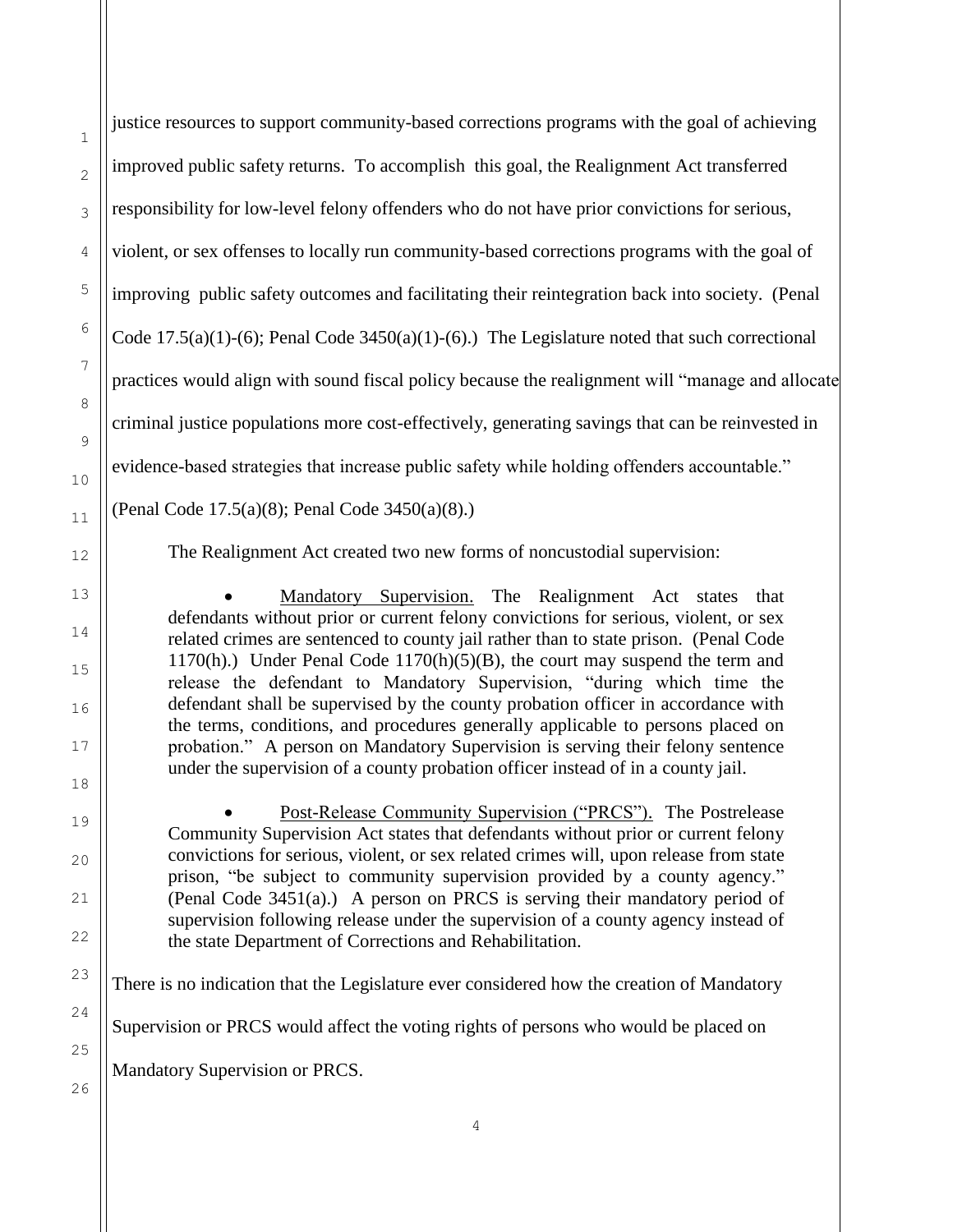On 12/5/11, Respondent Debra Bowen as California Secretary of State (the "Secretary") issued Secretary of State County Clerk/Registrar of Voters Memorandum #11134 (the "Memorandum"). The Memorandum was supported by an 18 page legal analysis and concluded that persons on Mandatory Supervision or PRCS were ineligible to vote because mandatory supervision was "akin to parole." (Secretary RJN, Ex. 1.) The Memorandum reasoned that PRCS is "functionally equivalent" to parole (Memorandum, page 11) and that Mandatory Supervision is a "form of probation that is more akin to parole than to [] post-conviction, presentencing probation" (Memorandum, page 13). When the Secretary issued the Memorandum there was no case law interpreting the the Realignment Act and addressing whether, or how, Mandatory Supervision or PRCS were different from parole.

On 3/7/12, an organization filed a petition directly in the Court of Appeal seeking to resolve whether otherwise eligible persons on Mandatory Supervision and PRCS had the right to vote. On 5/17/12, the Court of Appeal denied that petition without issuing an opinion. (Secretary RJN, Ex. 2.) On 5/30/12, the petitioner sought review in the California Supreme Court. On 7/26/12, the California Supreme Court denied the petition for review without issuing an opinion. (Secretary RJN, Ex. 2.)

On 2/22/13, Assemblyman Weber introduced AB938, which would have amended Elections Code 2101 to state that Mandatory Supervision and PRCS are not state parole. The bill's author stated that it "clarifies that people sentenced pursuant to the Criminal Justice Realignment Act retain their constitutional right to vote." The legislative analyst stated that the bill would make "significant changes to voter eligibility." (Secretary RJN, Exh 5.) Ultimately the bill was withdrawn by its author before it was subjected to a vote by the full Assembly. There is no evidence in the record of any legislator having introduced any legislation to state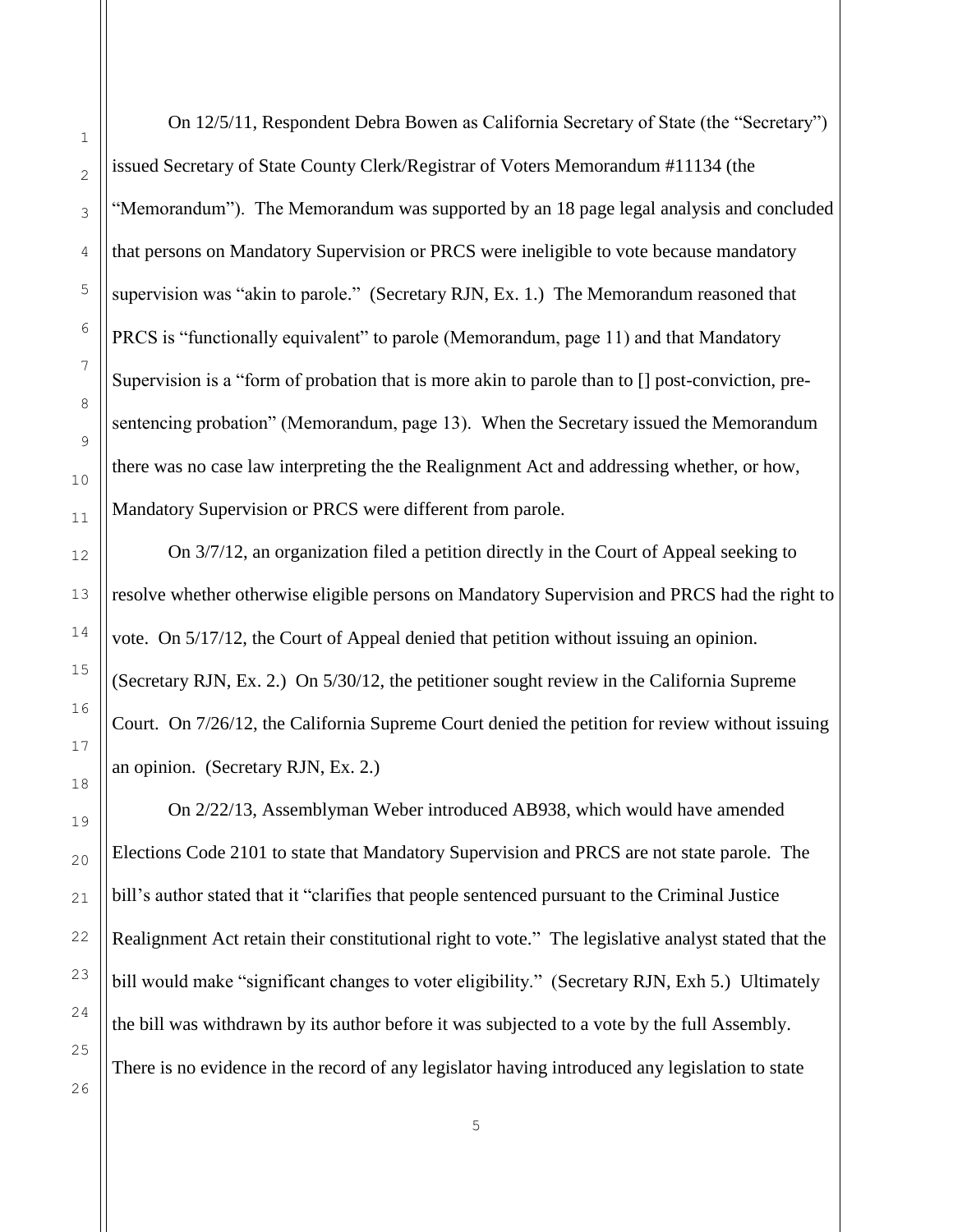affirmatively that Mandatory Supervision and PRCS are within the definition of "parole" for purposes of voting rights.

This petition squarely presents the question of whether in enacting the Realignment Act the Legislature intended Mandatory Supervision and PRCS to be "parole" for purposes of voting rights under the California Constitution, Article II, Section 2 and Election Code 2101.

#### PROCEDURE.

Plaintiff seeks a traditional writ of mandate under CCP 1085 to compel the Secretary to perform the ministerial duty of permitting qualified voters to register. Mandamus is the proper remedy for compelling an officer to register voters according to law. (*Legal Services for Prisoners with Children v. Bowen* (2009) 170 Cal.App.4th 447, 451 fn 2.)

## ANALYSIS.

THE COURT OF APPEAL HAS DETERMINED THAT MANDATORY SUPERVISION AND PRCS ARE NOT "PAROLE."

Stripped to its essence, Petitioner's argument is (1) Elections Code 2101 states that United States citizens who are residents of California and "not in prison or on parole for the conviction of a felony" are entitled to register to vote; (2) persons on Mandatory Supervision and PRCS are not on "parole for the conviction of a felony," so (3) persons on Mandatory Supervision and PRCS are entitled to register to vote. Petitioner's argument finds substantial support in three recent opinions published by three separate panels of our Court of Appeal, each of which concluded that Mandatory Supervision and PRCS are not "parole." *People v. Cruz*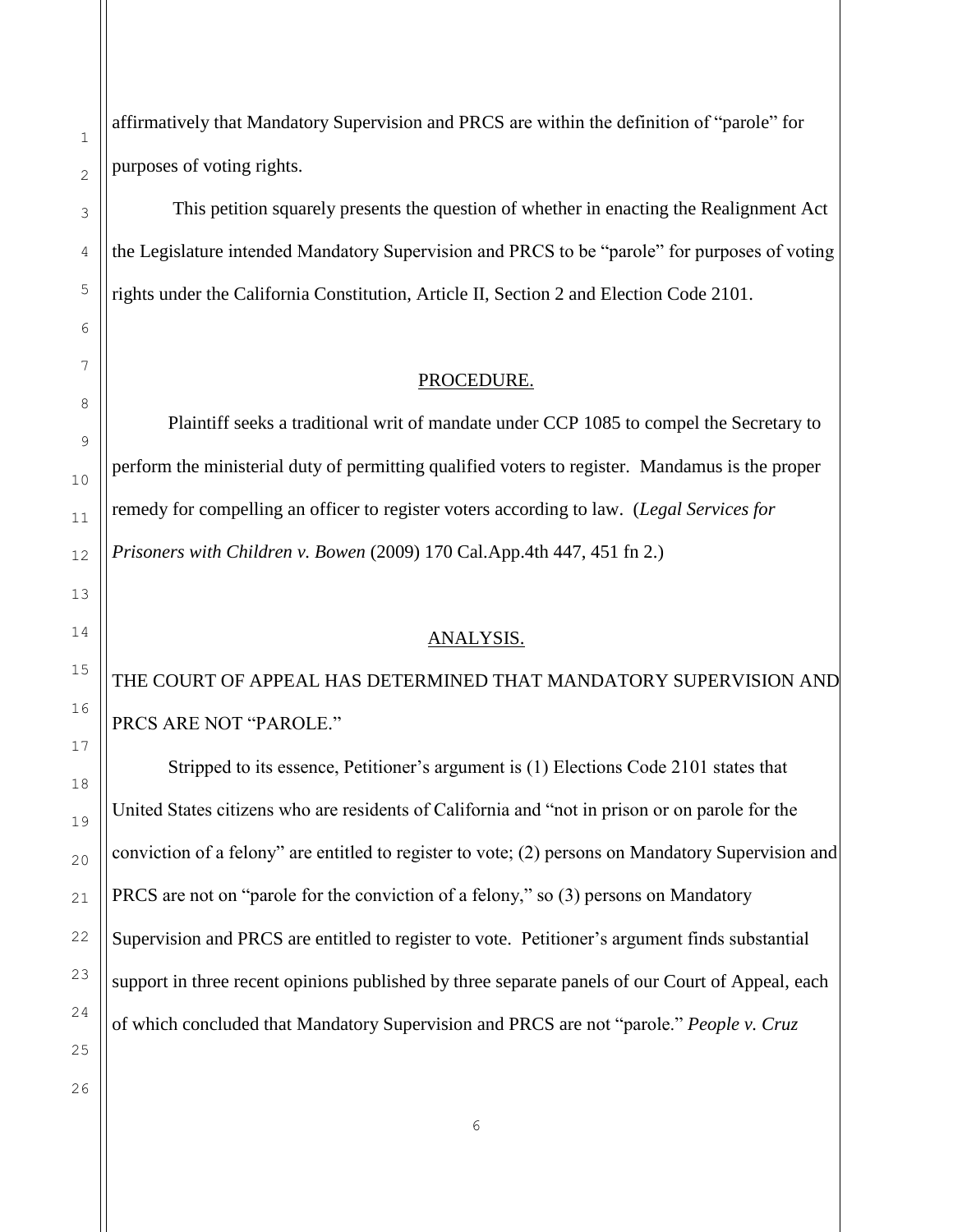(2012) 207 Cal.App.4th 664; *People v. Fandinola* (2013) 221 Cal.App.4th 1415; *People v. Isaac* (2014) 224 Cal.App.4th 143.

In *People v. Cruz* (2012) 207 Cal.App.4th 664, the Court of Appeal (Fifth District) held that disparate treatment of defendants sentenced before and after operative date of Realignment Legislation did not violate equal protection. In the course of reaching that decision, the Court noted that a defendant sentenced under Penal Code 1170(h), whether for a straight jail term or a hybrid term of jail time and Mandatory Supervision, is not subject to a state parole period after his or her sentence is completed. The Court then observed, "Accordingly, such a defendant is not subject to a parole revocation restitution fine."  $(207 \text{ Cal.App.4}^{\text{th}} 672 \text{ fn} 6.)$  The holding that a person sentenced to Mandatory Supervision "is not subject to a parole revocation restitution fine," is a holding that Mandatory Supervision is not "parole."

In *People v. Cruz, supra,* 207 Cal.App.4th at 672, the Court of Appeal also stated, "A defendant sentenced to state prison is subject to a mandatory period of supervision following release, either parole supervision by the state ( [§ 3000 et seq.\)](http://web2.westlaw.com/find/default.wl?mt=TabTemplate1&db=1000217&rs=WLW14.01&docname=CAPES3000&rp=%2ffind%2fdefault.wl&findtype=L&ordoc=2028097061&tc=-1&vr=2.0&fn=_top&sv=Split&tf=-1&pbc=50A73605&utid=1), or postrelease community supervision by a county probation department ( [§ 3450 et seq.\)](http://web2.westlaw.com/find/default.wl?mt=TabTemplate1&db=1000217&rs=WLW14.01&docname=CAPES3450&rp=%2ffind%2fdefault.wl&findtype=L&ordoc=2028097061&tc=-1&vr=2.0&fn=_top&sv=Split&tf=-1&pbc=50A73605&utid=1)." The reference to parole and PRCS in the alternative is a strong indicator that PRCS is not "parole."

In *People v. Fandinola* (2013) 221 Cal.App.4th 1415, the Court of Appeal (Third District) directed the parties to address whether the court could impose a probation supervision fee under Penal Code 1203.1b where a defendant was sentenced to Mandatory Supervision under Penal Code 1170(h). The Court of Appeal resolved the issue, stating "We conclude the answer is no." After reviewing the plain text of 1203.1b (the probation supervision fee), the Court observed that the Legislature, following enactment of the Realignment Act, amended Penal Code 1202.45 (concerning a parole revocation restitution fine) to also provide for a "mandatory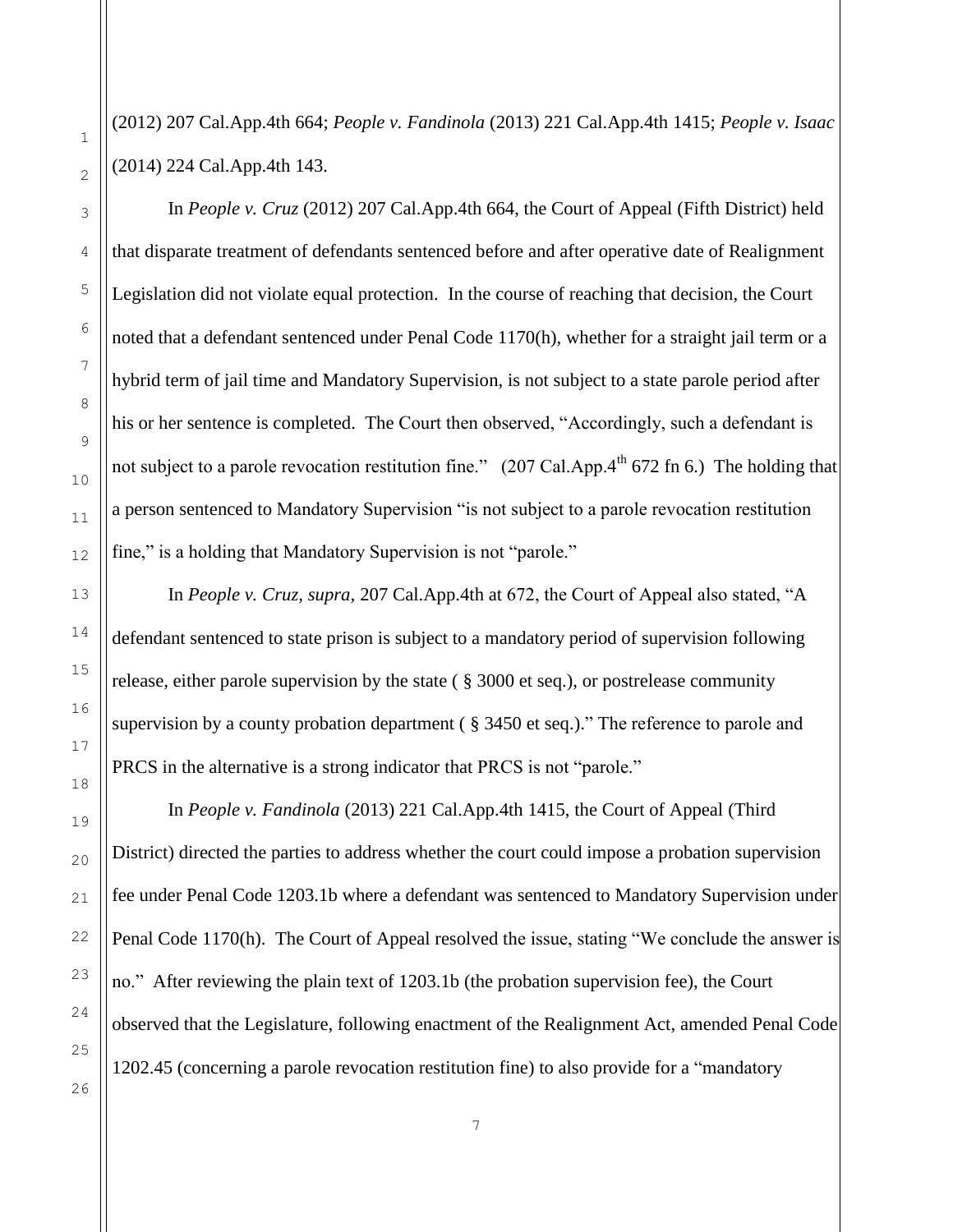supervision revocation restitution fine." The Court then stated, "this amendment indicates *the Legislature understood mandatory supervision is neither probation nor parole*, and specific authorization for a mandatory supervision revocation restitution fine was therefore required even though probation and parole revocation restitution fines were already authorized by sections 1202.44 and 1202.45, respectively." (Emphasis added.) The finding that "the Legislature understood mandatory supervision is neither probation nor parole" is tantamount to a holding that Mandatory Supervision is not "parole."

In *People v. Isaac* (2014) 224 Cal.App.4th 143, the Court of Appeal (First District) held that the trial court lacked authority to impose a parole revocation restitution fine because the defendant was sentenced to PRCS rather than to parole. The court first reaffirmed the holding in *Cruz*, 207 Cal.App. $4^{th}$  at 672 fn 6, that under former Penal Code 1202.45, "defendants facing [Mandatory Supervision] instead of parole are 'not subject to a parole revocation restitution fine.'" The court then addressed the Attorney General's argument that under former Penal Code 1202.44, a defendant's sentence to PRCS was "substantially equivalent to a 'conditional sentence' referenced in [Penal Code 1202.44]." The court found no merit to the "substantially equivalent" argument advanced by the Attorney General. The court noted that the defendant was sentenced to PRCS and that PRCS is different from the statutory definition of "conditional sentence" in Penal Code 1203(a). (*Isaac*, 224 Cal.App.4<sup>th</sup> at 147.) The court then observed that "the Attorney General's sweeping interpretation of the term "conditional sentence" under [section](http://web2.westlaw.com/find/default.wl?mt=93&db=1000217&docname=CAPES1202.44&rp=%2ffind%2fdefault.wl&findtype=L&ordoc=2032797691&tc=-1&vr=2.0&fn=_top&sv=Split&tf=-1&pbc=829AD6B0&rs=WLW14.01)  [1202.44](http://web2.westlaw.com/find/default.wl?mt=93&db=1000217&docname=CAPES1202.44&rp=%2ffind%2fdefault.wl&findtype=L&ordoc=2032797691&tc=-1&vr=2.0&fn=_top&sv=Split&tf=-1&pbc=829AD6B0&rs=WLW14.01) would render that section applicable to parolees, and make the original provisions of 1202.45, now located in subdivision (a), entirely superfluous." (*Isaac*, 224 Cal.App.4<sup>th</sup> at 148.) The holding that a person sentenced to PRCS is not subject to a parole revocation restitution fine, is a holding that PRCS is not "parole."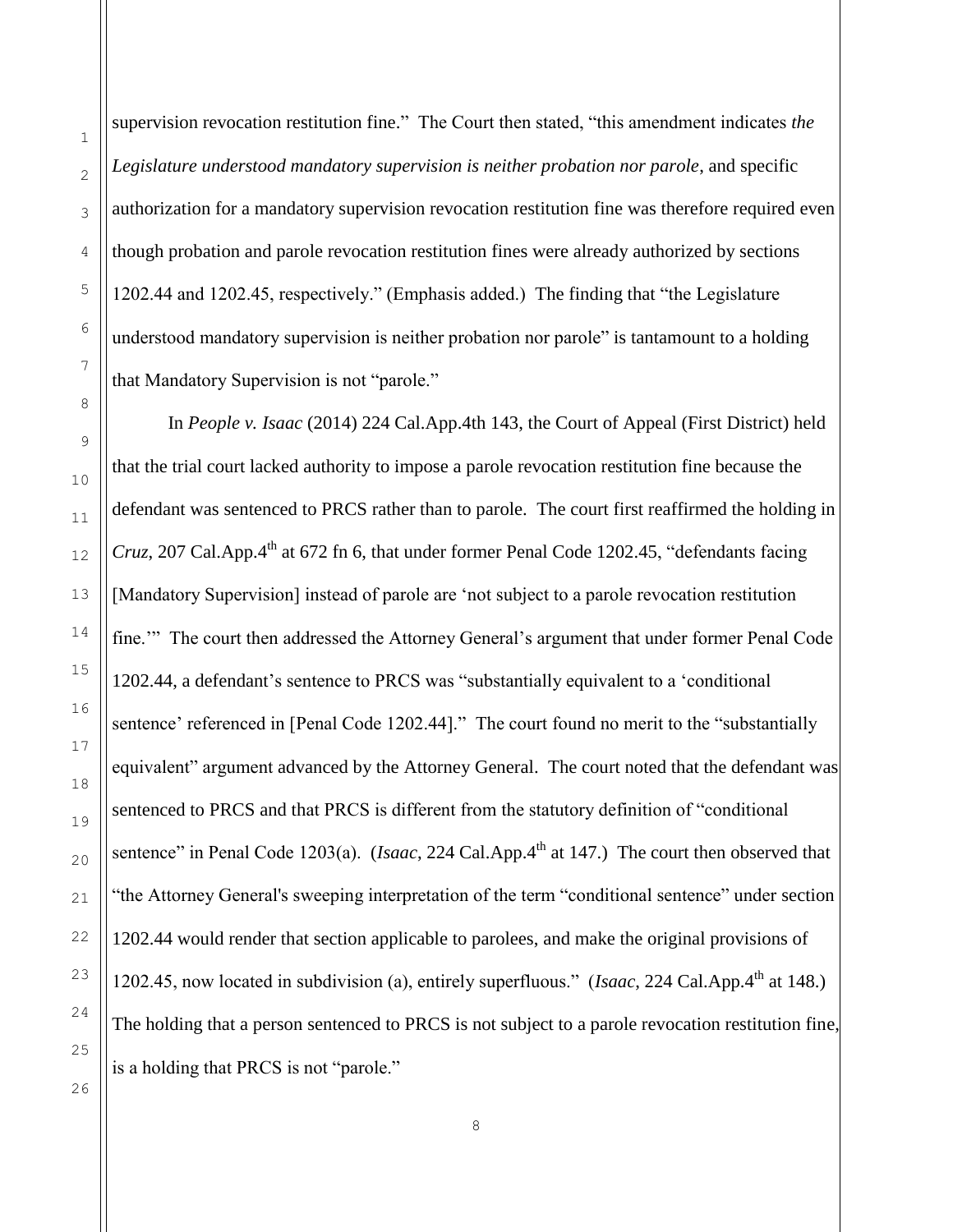This trial court is required to follow the Court of Appeal's decisions in *Cruz*, *Fandinola*, and *Isaac*. (*People v. Taylor* (2009) 47 Cal.4th 850, 880 [Court of Appeal decisions are binding on a trial court].) (See generally *Auto Equity Sales, Inc. v. Superior Court of Santa Clara County* (1962) 57 Cal.2d 450, 455). <sup>2</sup> The Secretary must raise an argument in the trial court to preserve it for appeal, but a trial court is not free to reach a conclusion contrary to that of the Court of Appeal.

In short: (1) the plain language of Elections Code 2101 states that United States citizens who are residents of California and "not in prison or on parole for the conviction of a felony" are entitled to register to vote; (2) *Cruz*, *Fandinola*, and *Isaac* each hold that Mandatory Supervision and PRCS are not "parole," so (3) persons on Mandatory Supervision and PRCS are entitled to register to vote.

The court can discern two potential arguments with the above analysis and conclusion. First, *Cruz*, *Fandinola*, and *Isaac* addressed whether Mandatory Supervision and PRCS were "parole" under Penal Code 1202.44 and 1202.45, not whether Mandatory Supervision and PRCS were "parole" under Elections Code 2101. *Cruz*, *Fandinola*, and *Isaac* never considered Elections Code 2101 or voting rights. Cases are not authority for propositions not decided. (*Santisas v. Goodin* (1998) 17 Cal.4th 599, 620.) Second, *Cruz*, *Fandinola*, and *Isaac* addressed the definitions of Mandatory Supervision, PRCS, and parole under Penal Code 1202.44 and 1202.45, and "parole" could have a different definition for purposes of Elections Code 2101. (*Harris v. City of Santa Monica* (2013) 56 Cal.4th 203, 222; *[Heritage Residential Care, Inc. v.](http://web2.westlaw.com/find/default.wl?rs=WLW14.01&db=BC-COMPANYSRBD&vr=2.0&docname=CIK(LE00176332)&lvbp=T&rp=%2ffind%2fdefault.wl&utid=1&fn=_top&findtype=l&mt=TabTemplate1&returnto=BusinessNameReturnTo&sv=Split)  [Division of Labor Standards Enforcement](http://web2.westlaw.com/find/default.wl?rs=WLW14.01&db=BC-COMPANYSRBD&vr=2.0&docname=CIK(LE00176332)&lvbp=T&rp=%2ffind%2fdefault.wl&utid=1&fn=_top&findtype=l&mt=TabTemplate1&returnto=BusinessNameReturnTo&sv=Split)* (2011) 192 Cal.App.4th 75, 84.)

÷,

<sup>2</sup> (See also *[Lavie v. Procter & Gamble Co.](http://web2.westlaw.com/find/default.wl?rs=WLW14.01&db=BC-COMPANYSRBD&vr=2.0&docname=CIK(0000080424)&lvbp=T&rp=%2ffind%2fdefault.wl&utid=1&fn=_top&findtype=l&mt=TabTemplate1&returnto=BusinessNameReturnTo&sv=Split)* (2003) 105 Cal.App.4th 496, 514 (Haerle, concurring) [Stating "As I am sure the Attorney General's office understands, we are required to follows applicable precedent" and noting that the Attorney General's office was asking court "to become *the only court* to" adopt the asserted reading of the statute].)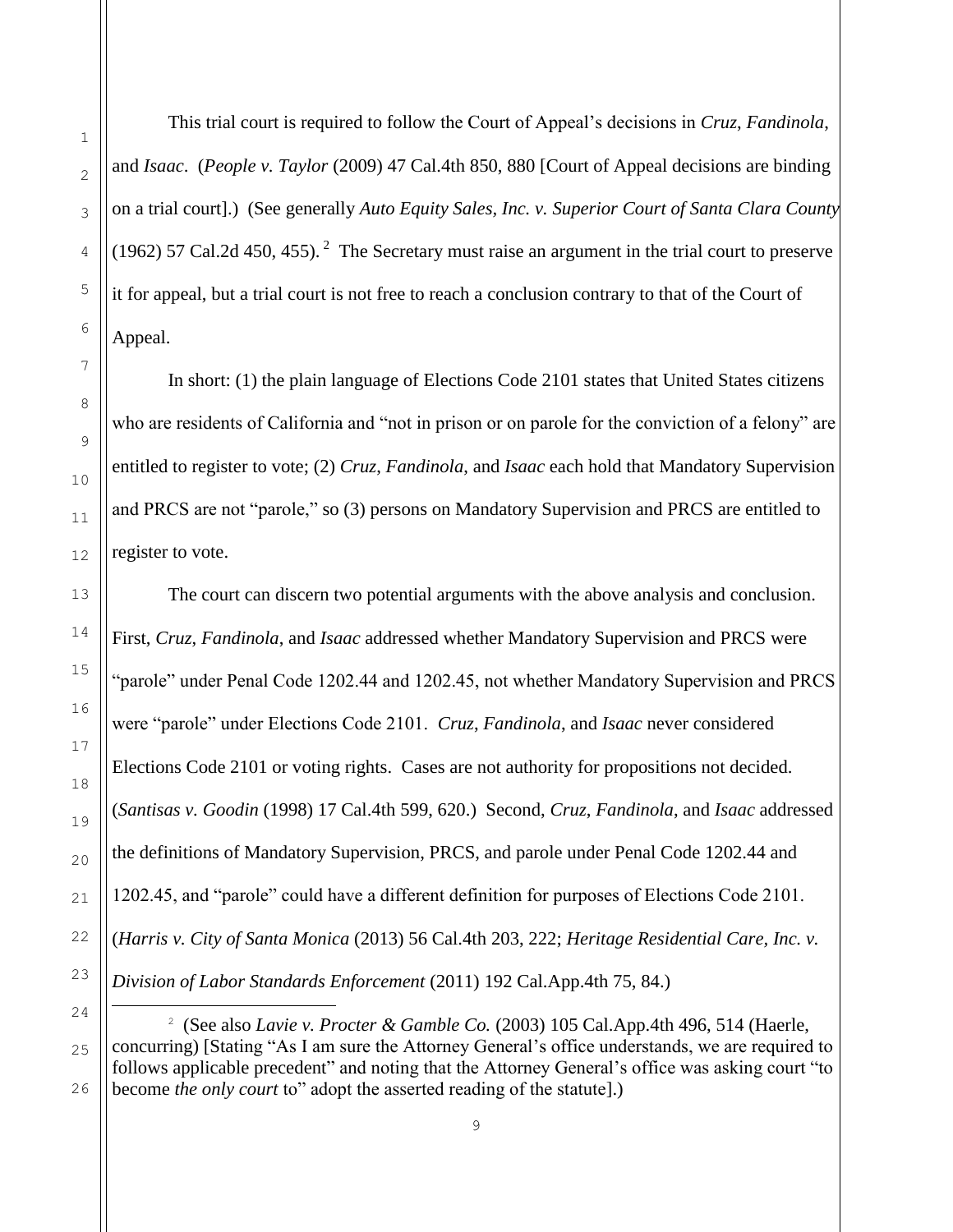The court is not persuaded by either argument. First, in prior appellate cases, Attorney General Opinions and administrative memoranda, the Court of Appeal, the Attorney General, and the Secretary of State have all relied on the Penal Code when considering California Constitution Article II, section 4 and Elections Code 2101. (*McPherson,* 145 Cal.App.4th 1469; *Flood v. Riggs* (1978) 80 Cal.App.3d 138, 153 fn 19; 88 Ops. Cal. Atty. Gen. 207; Ptnr, RJN, Ex. 1 (Memorandum).) If the Court of Appeal, the Attorney General and the Secretary of State rely on the Penal Code when seeking to define "parole" in various contexts, then this court should similarly rely on the Penal Code when determining the meaning of "parole" in the context of Elections Code 2101. Second, Mandatory Supervision and PRCS should have consistent definitions in the Realignment Act and throughout the Penal Code. It should make no difference whether the Court of Appeal held that Mandatory Supervision and PRCS were not "parole" under Penal Code 1202.44, Penal Code 1202.45, or any other section of the Penal Code. (*Joannou v. City of Rancho Palos Verdes* (2013) 219 Cal.App.4th 746, 755-756; *[Miranda v.](http://web2.westlaw.com/find/default.wl?mt=TabTemplate1&db=BC-COMPANYSRBD&rs=WLW14.01&docname=CIK(LE10224073)&rp=%2ffind%2fdefault.wl&findtype=l&lvbp=T&vr=2.0&fn=_top&sv=Split&returnto=BusinessNameReturnTo&pbc=3FF18BEB&utid=1)  [National Emergency Services, Inc.](http://web2.westlaw.com/find/default.wl?mt=TabTemplate1&db=BC-COMPANYSRBD&rs=WLW14.01&docname=CIK(LE10224073)&rp=%2ffind%2fdefault.wl&findtype=l&lvbp=T&vr=2.0&fn=_top&sv=Split&returnto=BusinessNameReturnTo&pbc=3FF18BEB&utid=1)* (1995) 35 Cal.App.4th 894, 905 ["A word or phrase ... accorded a particular meaning in one part or portion of a law, should be accorded the same meaning in other parts or portions of the law, especially if the word is used more than once in the same section of the law"]; *Legal Services for Prisoners with Children v. Bowen* (2009) 170 Cal.App.4th 447, 459 and fn 7 ["identical words used in different parts of the same act are intended to have the same meaning"].)

The court will now address the statutory construction, legislative intent, and other arguments presented by the parties.

The court will address the meaning of the word "parole" in the context of Elections Code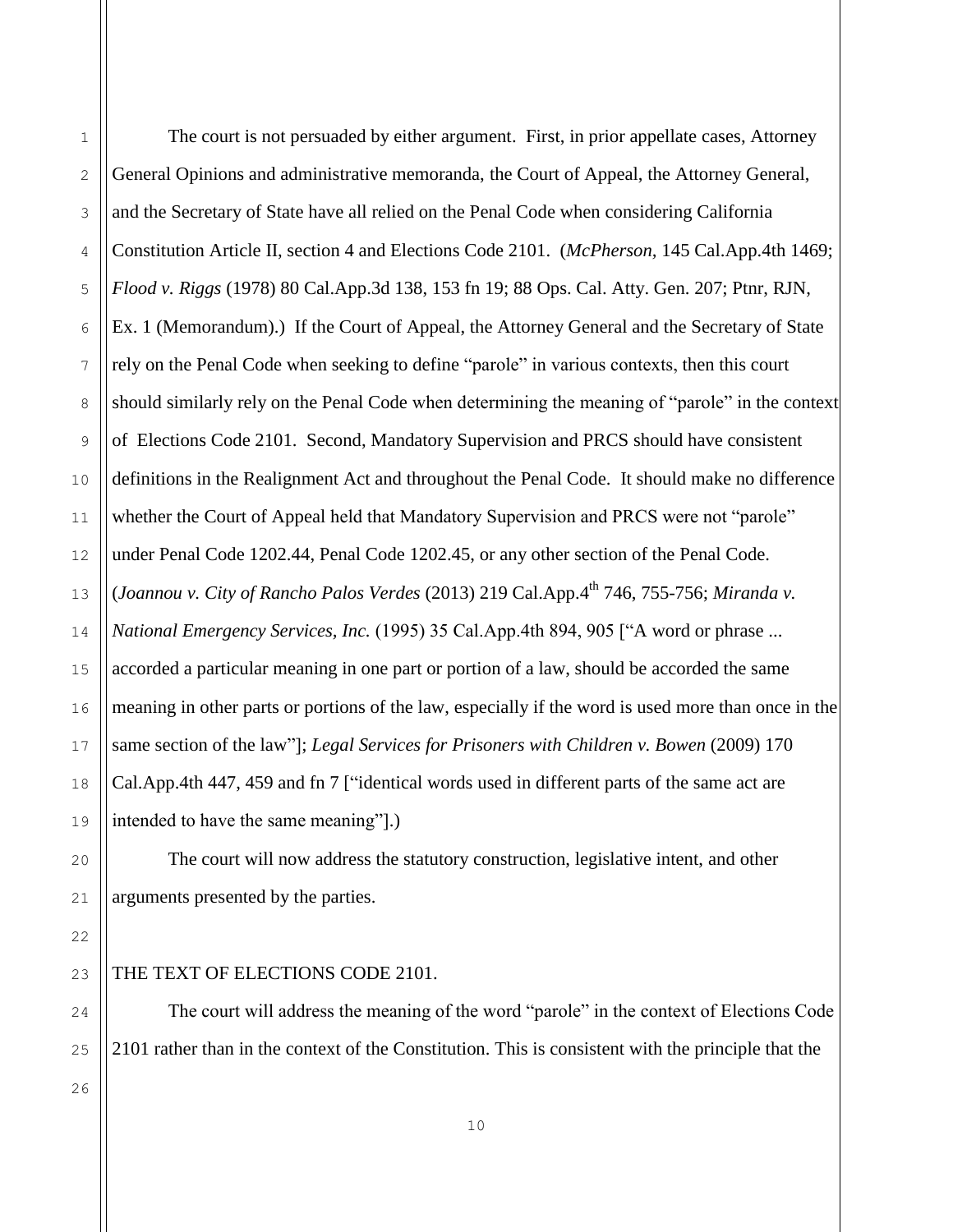court should reach Constitutional issues only as a last resort. (*NBC Subsidiary (KNBC-TV), Inc. v. Superior Court* (1999) 20 Cal.4th 1178, 1190; *Cumero v. Public Employment Relations Bd.* (1989) 49 Cal.3d 575, 585.)

The Legislature can determine the precise scope of the terms in the California Constitution, Article II, section 4, and therefore the precise scope of the right to vote. (*Ramirez v. Brown* (1973) 9 Cal.3d 199, 204.) (See also *McPherson,* 145 Cal.App.4th at 1484 [Legislature's interpretation of Constitution deserves great deference]; *In re Fain* (1983) 145 Cal.App.3d 540, 554-556 [summary of legislative changes to "parole"].) Elections Code 2101 is the statute that implements California constitution, Article II, section 4. (*Legal Services for Prisoners with Children v. Bowen* (2009) 170 Cal.App.4th 447, 452.) Section 2101 states: "A person entitled to register to vote shall be a United States citizen, a resident of California, not in prison or on parole for the conviction of a felony, and at least 18 years of age at the time of the next election." Neither Petitioners nor the Secretary cite to Elections Code 2101 in their briefs, and the Realignment Act does not mention Elections Code 2101. The text of Elections Code 2101 provides no assistance to the court, and the court must therefore look to the Realignment Act for guidance.

## THE REALIGNMENT ACT'S DEFINITION OF "PAROLE."

The text of the Realignment Act is the starting point for determining whether the Legislature intended Mandatory Supervision and PRCS to be "parole" for purposes of voting rights under Elections Code 2101. When examining the text of a statute to ascertain the Legislature's intent, the court must first look to the words of the statute, giving them their usual and ordinary meaning. If the language of the statute is susceptible to more than one reasonable construction, then the court may consider various extrinsic aids, including the purpose of the statute, the evils to be remedied, the legislative history, public policy, and the statutory scheme

1

2

3

4

5

6

7

8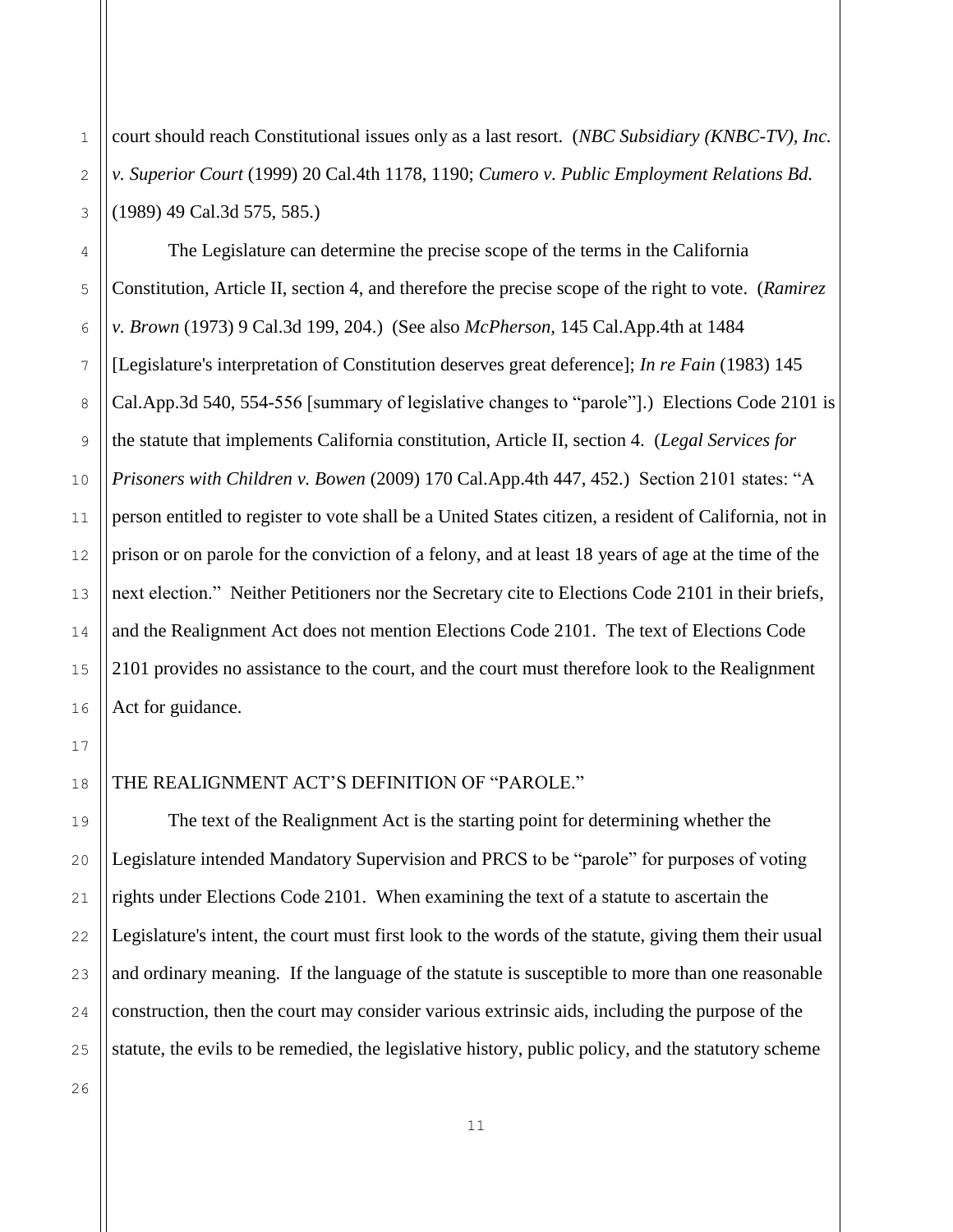3 4 encompassing the statute. (*People v. Cornett* (2012) 53 Cal.4th 1261, 1265.) (See also *Ailanto Properties, Inc. v. City of Half Moon Bay* (2006) 142 Cal.App.4th 572, 582.) Where the language of a statute is clear, trial courts should not engage in exercises of statutory construction in order to determine the plain meaning of the statute's words. (*[Regents of University of](http://web2.westlaw.com/find/default.wl?rs=WLW14.01&db=BC-COMPANYSRBD&vr=2.0&docname=CIK(0000315054+0000315054+0000315054)&lvbp=T&rp=%2ffind%2fdefault.wl&utid=1&fn=_top&findtype=l&mt=TabTemplate1&returnto=BusinessNameReturnTo&sv=Split)  [California](http://web2.westlaw.com/find/default.wl?rs=WLW14.01&db=BC-COMPANYSRBD&vr=2.0&docname=CIK(0000315054+0000315054+0000315054)&lvbp=T&rp=%2ffind%2fdefault.wl&utid=1&fn=_top&findtype=l&mt=TabTemplate1&returnto=BusinessNameReturnTo&sv=Split) v. Superior Court* (2013) 222 Cal.App.4th 383, 399 [no further analysis necessary where statute defining meaning of "public records" is clear].)

The Legislature did not define "parole" in the Penal Code. The Realignment Act contains neither a definition of parole, nor does the statute address whether Mandatory Supervision and PRCS are "parole" for purposes of voting rights under Elections Code 2101. The court must therefore resort to extrinsic aids to assist in its task.

The definitions of parole contained in dictionaries are of limited assistance to the court because modern dictionaries conflate the term "parole" with "probation." "Parole" is consistently defined as something in the nature of "The release of a prisoner before his or her term as expired on condition of continued good behavior." (Ptnr RJN, Ex. A-G.) The Merriam Webster online dictionary<sup>3</sup> defines probation first as "a situation or period of time in which a person who has committed a crime is allowed to stay out of prison if that person behaves well, does not commit another crime, etc." and then states the Full Definition as "the action of suspending the sentence of a convicted offender and giving the offender freedom during good behavior under the supervision of a probation officer." The online "Free Dictionary"<sup>4</sup> states that the American Heritage Dictionary (2000) defines probation as "The act of suspending the sentence of a person convicted of a criminal offense and granting that person provisional freedom on the promise of good behavior"; the Collins English Dictionary (2003) defines probation as "a system of dealing with offenders by placing them under the supervision of a

24

J.

1

<sup>3</sup> http://www.merriam-webster.com/dictionary/probation 4 http://www.thefreedictionary.com/probation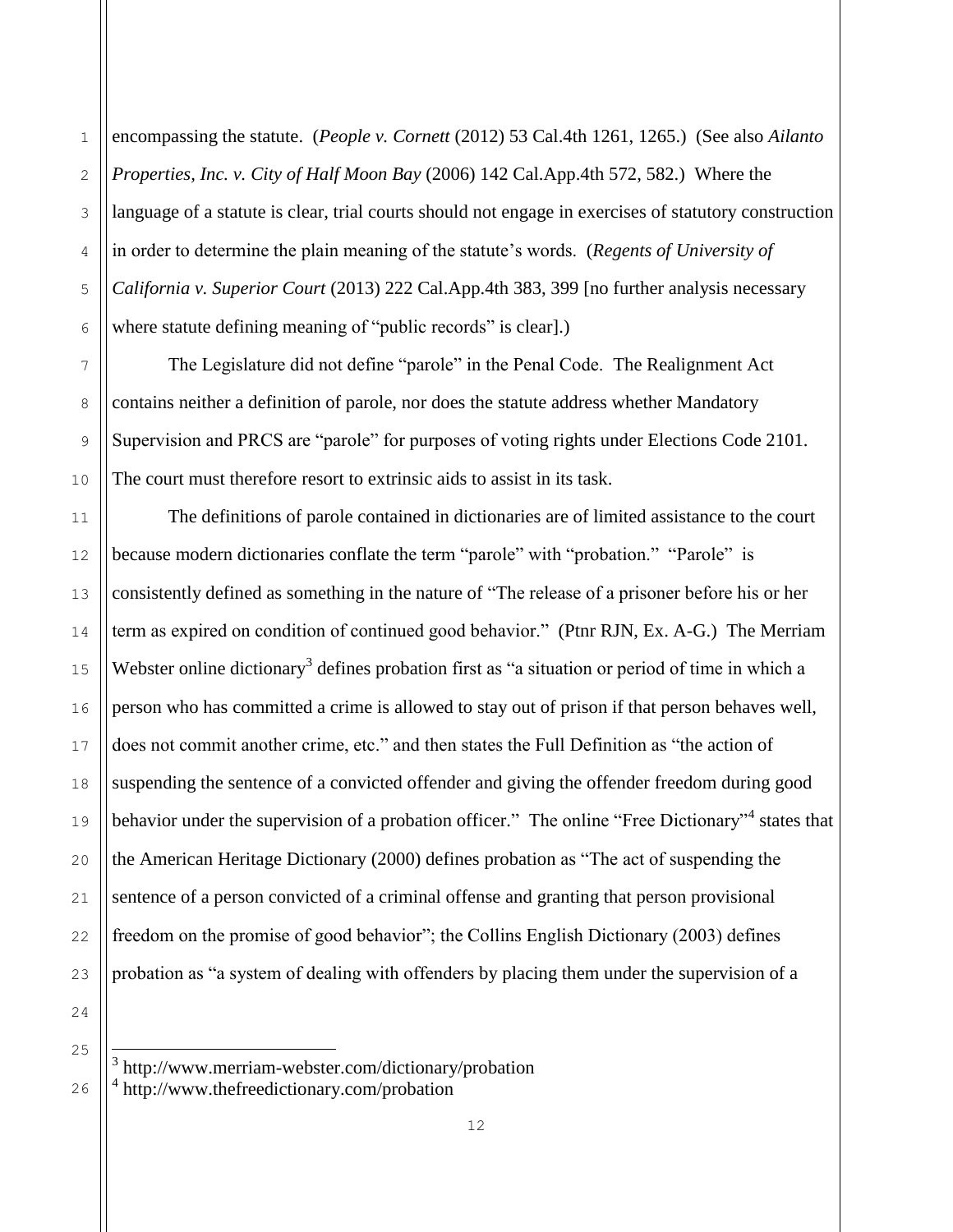probation officer"; and the Webster's College Dictionary ( 2010) defines probation as "the conditional release of an offender under the supervision of a probation officer."

1

2

3

4

5

6

7

8

9

10

11

12

13

14

15

16

17

18

19

20

21

22

23

Courts, too, have accorded great similarity to the words "parole" and "probation." The California Supreme Court in *Lucido v. Superior Court* (1990) 51 Cal.3d 335, 347 fn 7 stated, "the purpose and procedures involved in parole matters closely resemble those present in the probation context." Similarly, in *Gagnon v. Scarpelli* (1973) 411 U.S. 778, 781, fn 3, The United States Supreme Court referred to "undoubted minor differences between probation and parole." In this case, however, the distinction between probation and parole is crucial. *McPherson,* 145 Cal.App.4th at 1484, holds that persons on probation can vote but persons on parole cannot vote.

It is noteworthy that California's Penal Code contains a spectrum of categories under which a court can sentence a person convicted of a felony to noncustodial supervision, including parole, Mandatory Supervision (Penal Code 1170(h)), PRCS (Penal Code 3451), probation (Penal Code 1203(a)), alternative custody programs for female inmates (Penal Code 1170.05), post-guilty plea diversion (Penal Code 1000), pre-guilty plea diversion (Penal Code 1000.5), and participation in the Back on Track deferred entry of judgment reentry program (Penal Code 1000.8 et seq).<sup>5</sup> Each of these species of noncustodial supervision is defined differently and has unique procedural and substantive attributes and the courts have been careful to distinguish between them. (*E.g*., *People v. Willis* (2013) 222 Cal.App.4th 141, 145 [work release is not probation].) The court has no confidence that any dictionary defines California's categories of noncustodial supervision and accurately describes each such category.

<sup>24</sup> 25 26 ÷,  $<sup>5</sup>$  California's Penal Code also contains numerous categories under which persons</sup> convicted of misdemeanors are under noncustodial supervision, including probation (Penal Code 1203(a)), post-guilty plea diversion (Penal Code 1000), pre-guilty plea diversion (Penal Code 1000.5), conditional sentences (Penal Code 1203(a)), and a Work Release Program (Penal Code 4024.2).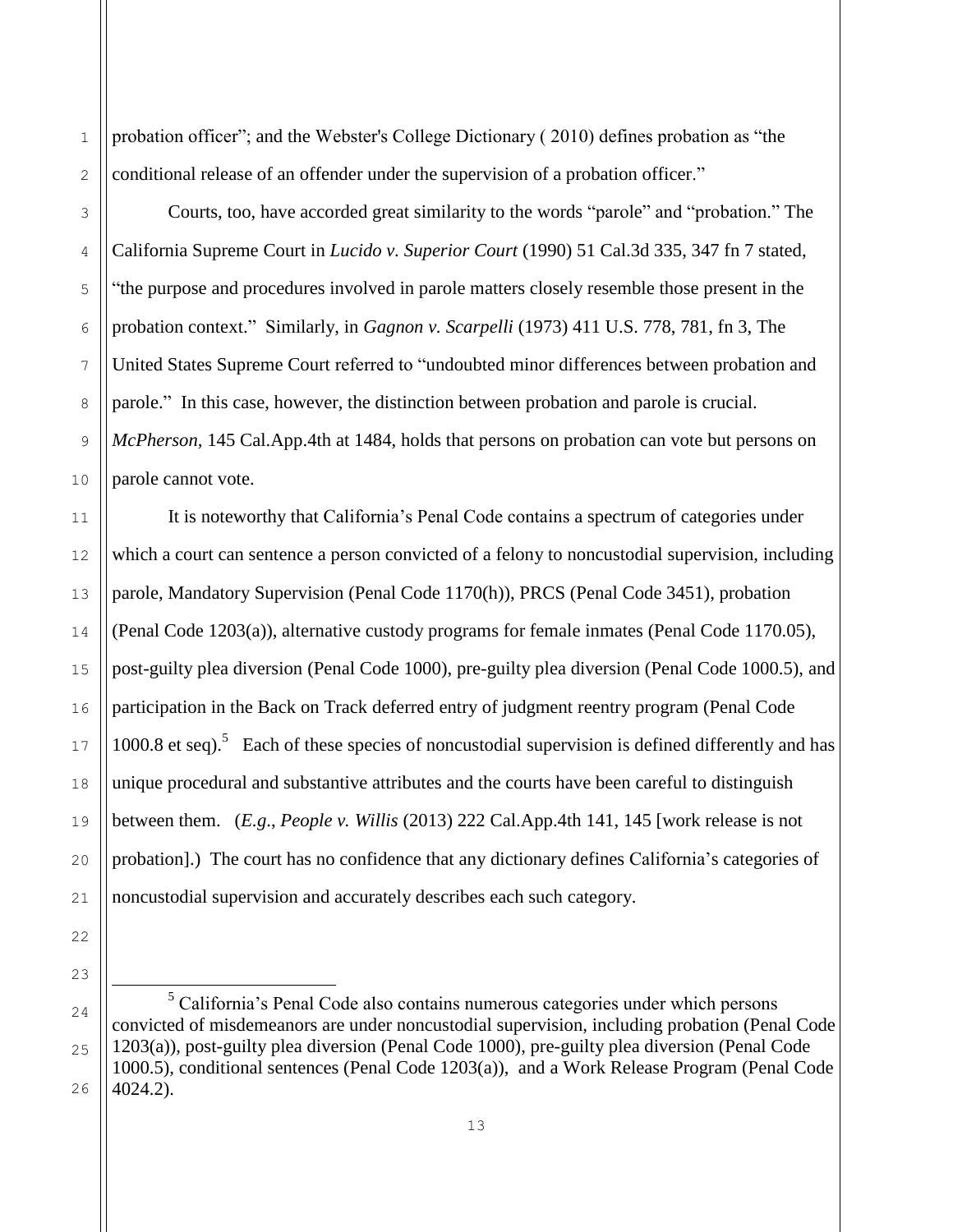Given California's detailed statutory scheme with numerous categories of noncustodial supervision and the generalized non-state specific dictionary definitions of "parole," the court finds that there is no commonly understood definition of "parole" and that dictionaries are of limited use in determining the meaning of the word "parole" as used in Elections Code 2101.

### TEXT OF THE REALIGNMENT ACT - FUNCTIONAL EQUIVALENCE WITH "PAROLE"

The Secretary argues that Mandatory Supervision and PRCS are the functional equivalent of parole and should be considered to be parole for purposes of Elections Code 2101. As a starting point, the Secretary has not cited, and this court has not found, any California case law, statute, or principle of statutory construction suggesting that when the Legislature uses a word or phrase to describe something specific that the Legislature presumptively intends to include other specific (but unlisted or unidentified) things that are "functionally equivalent."

The Secretary rests her "functional equivalence" argument on *Young v. Harper* (1997) 520 U.S. 143, where the United States Supreme Court held that the right to due process in the protection of a parolee's liberty interest under the  $14<sup>th</sup>$  Amendment applies equally to a persons on "preparole" under Oklahoma law. In *Young,* the Court held that there were minor differences between parole and preparole under Oklahoma law, but that preparole "differed from parole in name alone," was "fundamentally parole-like," and that preparole was sufficiently parole like for the purpose of determining whether that parolees have a constitutionally protected due process liberty interests. *Young* concerned whether preparole and parole are equivalent for the purposes of due process analysis. *Young* contributes little or nothing to a meaningful, reasoned, analysis of the definition of "parole" in the context of Mandatory Supervision and PRCS under California's Realignment Act. *Young* concerned the concept of "due process" under the 14<sup>th</sup> Amendment, in the context of the Oklahoma Legislature's definitions of parole and preparole. In contrast, this case concerns the California Legislature's definition of the precise meaning or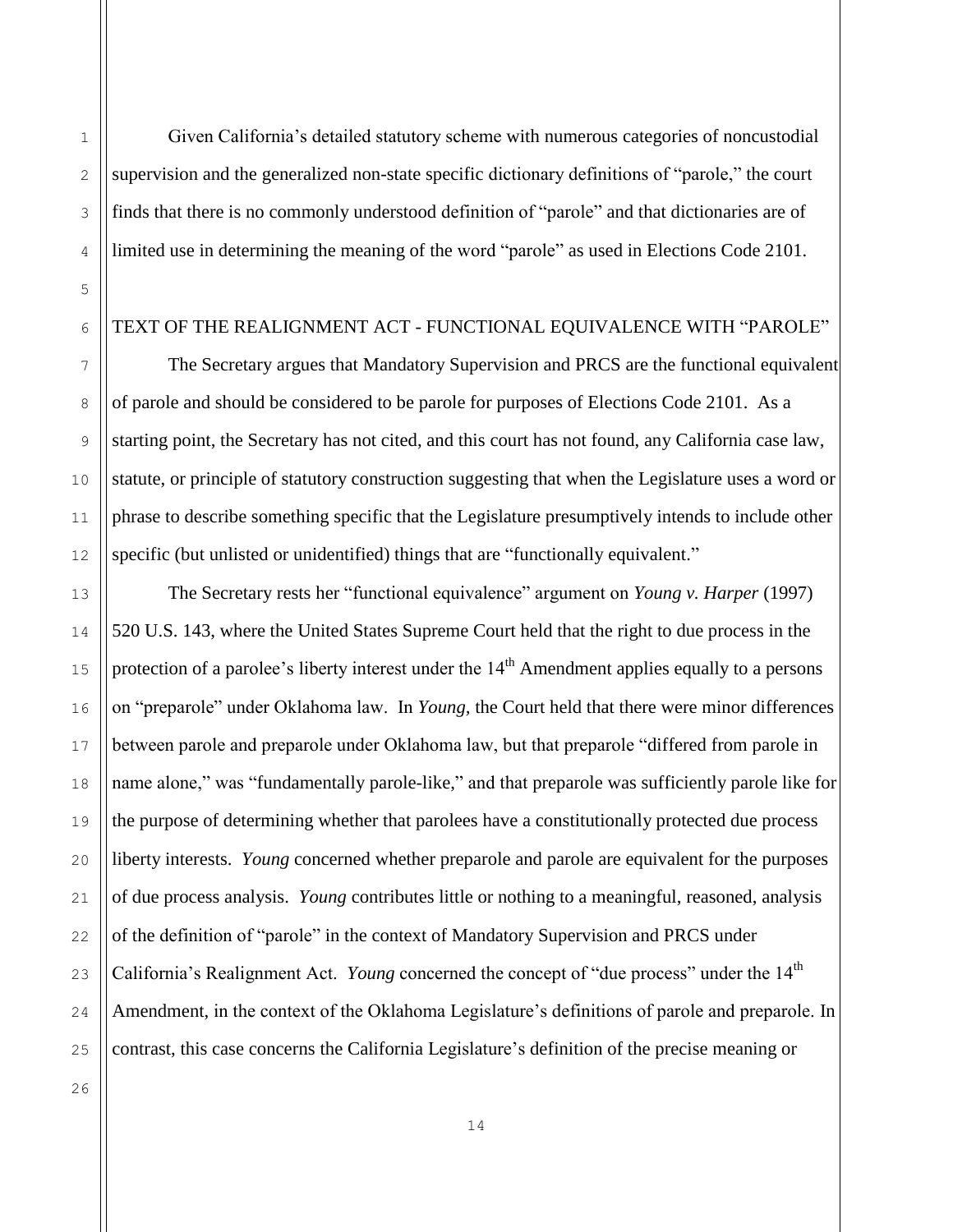scope of "parole," and whether Mandatory Supervision and PRCS are within the scope of "parole" for purposes of Election Code 2101.

The court's analysis of the "functional equivalent" argument is guided by *People v. Superior Court* (*Flores*) (2014) 223 Cal.App.4<sup>th</sup> 1535, where the court held that a Penal Code section that applies to offenders with a specific type of sentence does not apply to offenders with functionally equivalent sentences. The court stated:

There is nothing in the language that indicates the Legislature intended for [Penal Code  $1170(d)(2)$ ] to also apply to sentences that may be the functional equivalent of life without the possibility of parole. Had the Legislature intended that effect, we presume it would have expressly stated so. It is not "the province of this court to rewrite the statute to imply an intent left unexpressed by the Legislature.... The courts may not speculate that the legislature meant something other than what it said. Nor may they rewrite a statute to make it express an intention not expressed therein."

(*Flores*, 223 Cal.App.4th at 1541.) Similarly, in *People v. Isaac* (2014) 224 Cal.App.4th 143, the Court of Appeal rejected the Attorney General's argument that that under former Penal Code 1202.44, a defendant's sentence to PRCS was "substantially equivalent to a 'conditional sentence' referenced in [Penal Code 1202.44]."<sup>6</sup>

Similarly in this case, there is nothing in the language of the Realignment Act indicating the Legislature intended "parole," as defined in Elections Code 2101, to apply to noncustodial supervision that might be the functional equivalent of parole. As stated in *Flores,* had the Legislature intended that effect, this court presumes it would have expressly stated so and, as in *Flores*, it is not the province of this court to rewrite a statute to make it express an intention not expressed therein. (See also *Equilon Enterprises v. Consumer Cause, Inc.* (2002) 29 Cal.4th 53, 59.)

6 The "functional equivalent" argument advanced by the San Diego District Attorney in *Flores* and the "substantially equivalent" argument advanced by the Attorney General in *Isaac* were both rejected by the Court of Appeal.

15

J.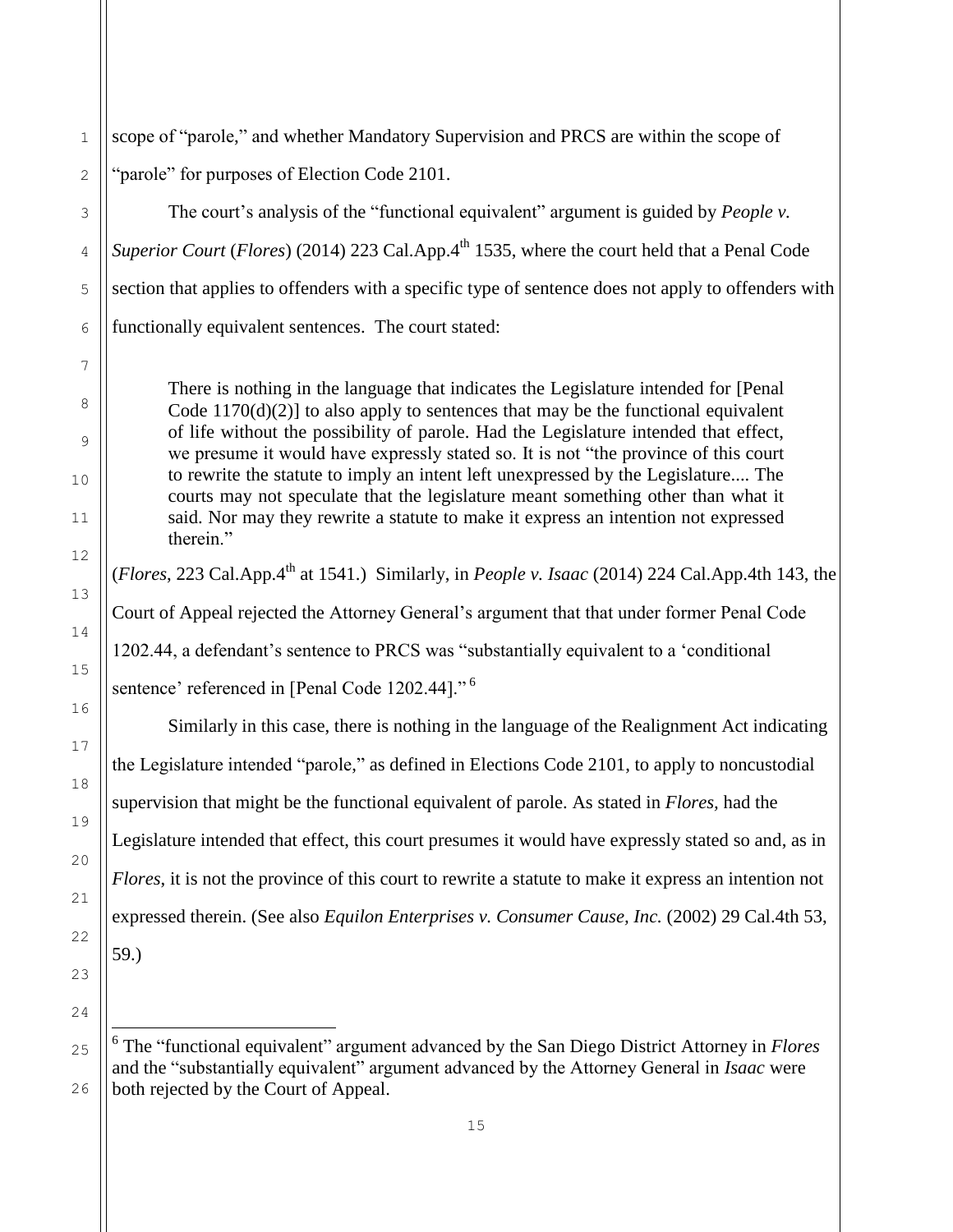Given the lack of California authority for this court to apply a "functional equivalency" analysis under the facts of this case, and the California authorities holding that courts should not presume an unexpressed legislative intent, the court finds the Secretary's "functional equivalency" analysis unsound and lacking legal support.

# TOOLS OF STATUTORY CONSTUCTION.

Express statement of legislative purpose. A prime consideration in statutory interpretation is to ascertain the objective sought to be achieved by a statute as well as the evil to be prevented. (*People v. Superior Court* (2014) 223 Cal.App.4th 1535.) The Realignment Act states that the purpose of the Act is to address the state's stagnant or worsening reincarceration rates by supporting community-based corrections programs. (Penal Code 17.5(a)(1)-(4); Penal Code 3450(a)(1)-(4).) (*People v. Lynch* (2012) 209 Cal.App.4th 353, 361 ["The Legislature's stated purpose for the Realignment Act, codified in section 17.5, is to reduce crime and use resources more efficiently by moving less dangerous felons from prison to local supervision"].) The Realignment Act states its purpose as follows:

Realigning low-level felony offenders who do not have prior convictions for serious, violent, or sex offenses to locally run community-based corrections programs, which are strengthened through community-based punishment, evidence-based practices, improved supervision strategies, and enhanced secured capacity, *will improve public safety outcomes among adult felons and facilitate their reintegration back into society*.

(Penal Code 17.5(a)(5); Penal Code 3450(a)(5).) (Emphasis added.) There is no language in the Realignment Act suggesting the Legislature intended to fight voter fraud by restricting the voting rights of persons on Mandatory Supervision and PRCS, and a legislative goal of improving public safety outcomes by restricting the right to vote should not be read into the statute. (*Ramirez v. Brown* (1973) 9 Cal.3d 199, 216, revd. sub. opn. *Richardson v. Ramirez* (1974) 418 U.S. 24 ["the enforcement of modern statutes regulating the voting process and penalizing its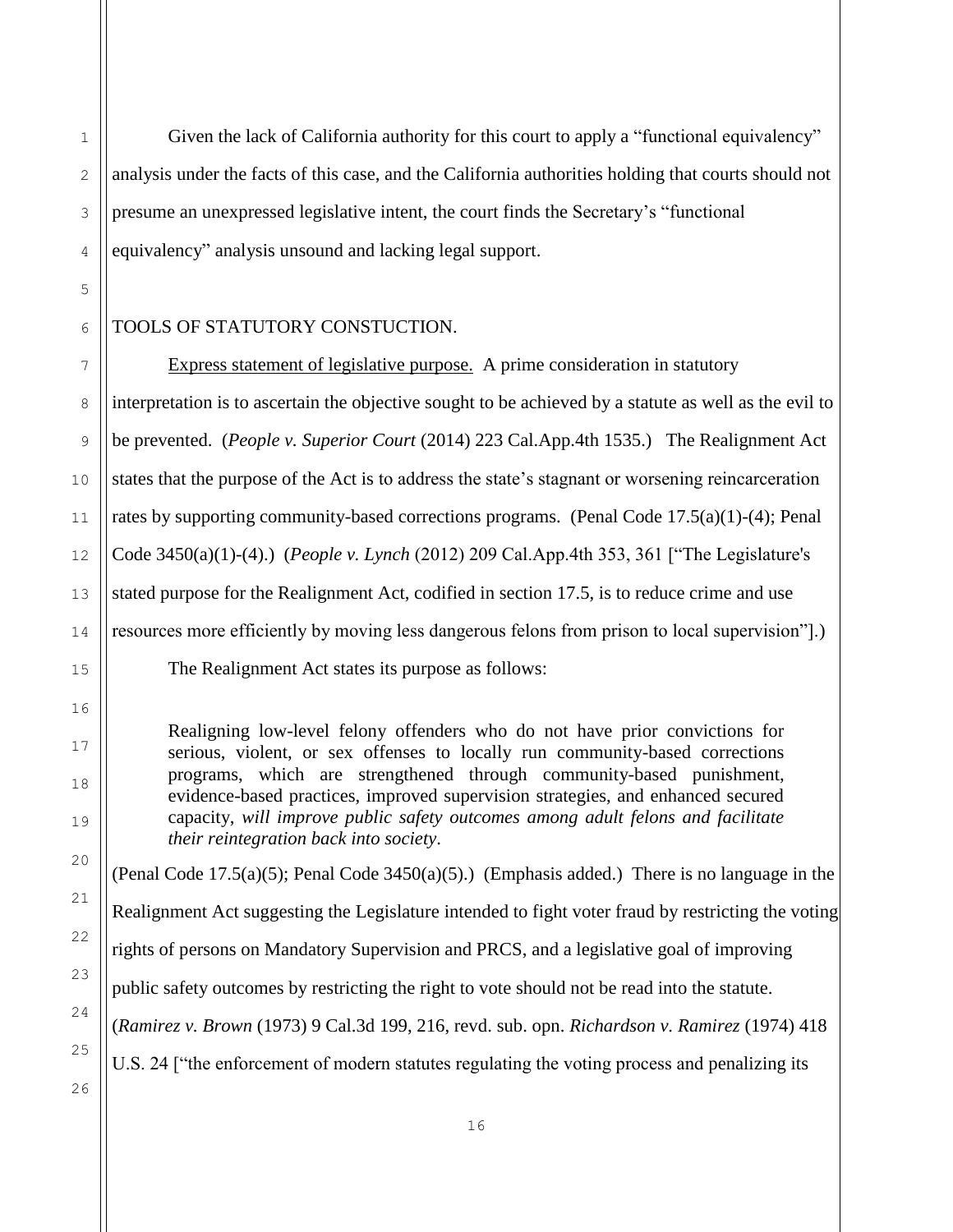3 misuse - rather than outright disfranchisement of persons convicted of crime - is today the method of preventing election fraud which is the least burdensome on the right of suffrage"]; *Collier v. Menzel* (1985) 176 Cal.App.3d 24, 34 [to same effect].) In contrast, the legislative goal of facilitating the reintegration of felons back into society suggests generally that the Legislature would have intended to restore some of the rights of citizens to persons on Mandatory Supervision and PRCS, potentially including the right to vote.<sup>7</sup>

The Realignment Act also states that the Act was expected to have financial benefits to the state. The Act states:

Fiscal policy and correctional practices should align to promote a justice reinvestment strategy that fits each county. "Justice reinvestment" is a data-driven approach to reduce corrections and related criminal justice spending and reinvest savings in strategies designed to increase public safety. The purpose of justice reinvestment is to manage and allocate criminal justice populations more costeffectively, generating savings that can be reinvested in evidence-based strategies that increase public safety while holding offenders accountable.

(Penal Code 17.5(a)(8); Penal Code 3450(a)(8).) The Secretary argues that Legislative committee reports and statements by the Legislative Analyst describe the fiscal concerns as the primary motivating factor behind the Realignment Act and suggests that the Legislature was really not concerned about facilitating the reintegration of felons back into society.

The court is persuaded that the Realignment Act was enacted primarily to improve public safety outcomes among adult felons and facilitate their reintegration back into society and that the anticipated financial benefits were a secondary goal of the Act. (Penal Code  $17.5(a)(5)$  and 3450(a)(5).) The statement of legislative purpose states unequivocally that the Act was designed to improve public safety outcomes and facilitate the reintegration of felons back into society, but more cautiously states that "Fiscal policy and correctional practices should align." To the extent

24

J.

25

26

1

2

4

5

6

7

8

9

10

11

12

13

14

15

16

17

18

19

20

21

22

 $<sup>7</sup>$  Although the declaration of Jeff Manza submitted by Petitioners suggests that the ability</sup> to vote helps integrate felons into society, there is no indication that the Legislature considered Mr. Manza's studies in the decision to enact the Realignment Act.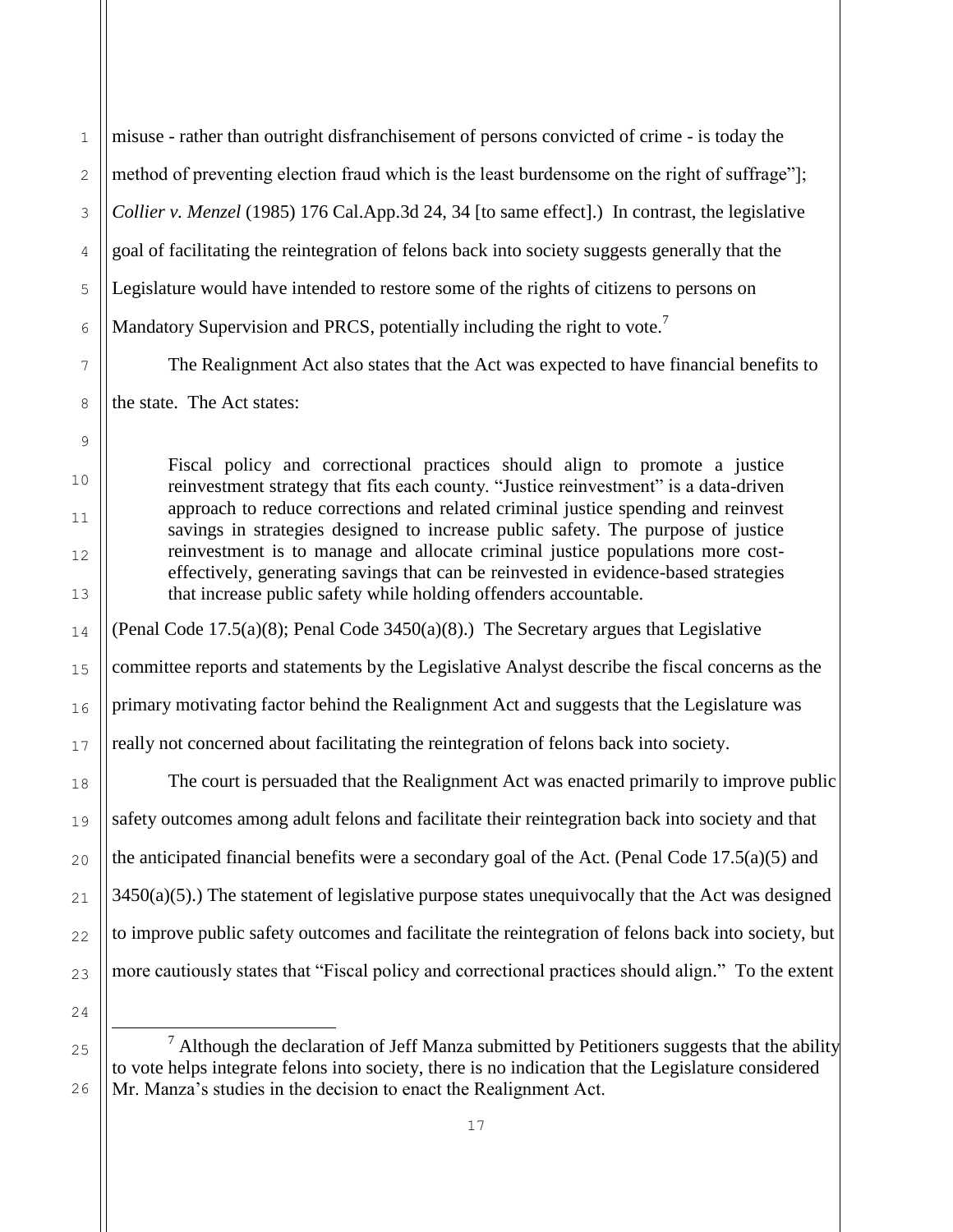that the statements of the Legislature in Penal Code 17.5 and 3450 suggest different goals from those identified in in the Governor's Budget Summary and in legislative committee reports, the court finds the Legislature's express statements of its own intent to be more persuasive than suggestions of legislative intent by either the executive branch and by legislative staff analysts. The Secretary has proffered no argument or evidence to support a finding by this court that denying the right to vote to persons under Mandatory Supervision or Post-Release Community Service would either increase public safety, or align fiscal policy with correctional goals, both stated goals of the Act. Conversely, the plain language of the statute suggests that the integration of adult felons into society would be facilitated by allowing persons under Mandatory Supervision or Post-Release Community Service to vote, thus giving full effect to one of the Legislature's stated goals.

For the above reasons, the court finds the legislative intent weighs in heavily favor of interpreting Mandatory Supervision and PRCS as being different from "parole" as "parole" is defined for purposes of Elections Code 2101.

Reading the Statute as a Whole / Use of Different Words. "A statute is passed as a whole and not in parts or sections and is animated by one general purpose and intent. Consequently, each part or section should be construed in connection with every other part or section so as to produce a harmonious whole. Thus, it is not proper to confine interpretation to the one section to be construed." (*People v. Ramirez* (2014) 224 Cal.App.4<sup>th</sup> 1078, 1085.) "Where different words or phrases are used in the same connection in different parts of a statute, it is presumed the Legislature intended a different meaning." (*Briggs v. Eden Council for Hope & Opportunity* (1999) 19 Cal.4th 1106, 1117.) (See also *Joannou v. City of Rancho Palos Verdes* (2013) 219 Cal.App.4<sup>th</sup> 746, 755-756.)

The Realignment Act expressly created Mandatory Supervision and PRCS as alternatives to parole. The creation of these two categories of noncustodial supervision suggests that the

26

1

2

3

4

5

6

7

8

9

10

11

12

13

14

15

16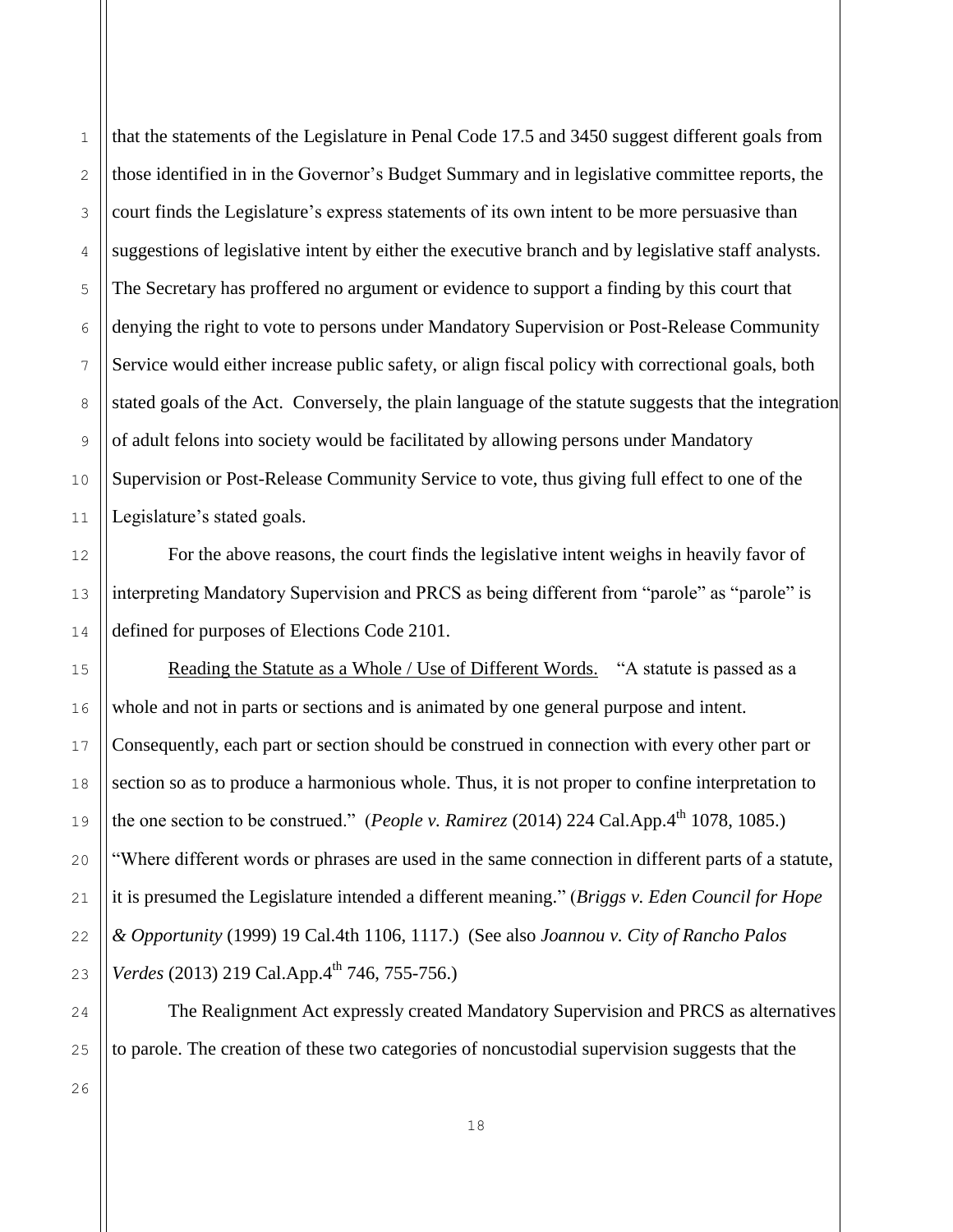Legislature intended them to be different from the existing forms of noncustodial supervision and, in fact, they are different from parole regarding organization (the identity of the supervising government entity) and substance (the restrictions placed on the supervised persons). The Legislature has consistently distinguished between parole, Mandatory Supervision, and PRCS. (Penal Code 290.015(c)(2), 667.5(d), 830.5(a)(1) and (3), 1202.45, 1214(a), 7510, 7520(b), 7521(d), 7519, 11105(b)(9), 13155, 13300(b)(9).) The Legislature has also referred to parole and PRCS in the alternative. (Penal Code 3000(a)(1), 3003(a).) The general conditions of parole are different from the conditions of PRCS. (Compare 15 CCR 2512 and 2513 with Penal Code 3453.)

The organizational and substantive distinctions between Mandatory Supervision, PRCS, and parole weigh in favor of holding Mandatory Supervision and PRCS are not "parole" as that term is used in Elections Code 2101. Similarly, the separate legislative references to parole, Mandatory Supervision, and PRCS suggest that the Legislature did not consider them to be functional equivalents.

Presumption in Favor of Right to Vote. The Supreme Court and the Court of Appeal can establish legal presumptions. (*Shadow Traffic Network v. Superior Court* (1994) 24 Cal.App.4th 1067, 1085, fn 12.) This trial court is obliged to follow the decisions of higher courts and apply any such legal presumptions (*Auto Equity Sales, supra,* 57 Cal.2d at 455).

California law requires this court to give every reasonable presumption in favor of the right of people to vote. "No right is more precious in a free country than that of having a voice in the election of those who make the laws under which, as good citizens, we must live. Other rights, even the most basic, are illusory if the right to vote is undermined." (*Legal Services for Prisoners with Children v. Bowen* (2009) 170 Cal.App.4th 447, 452.) Giving effect to the

1

2

3

4

5

6

7

8

9

10

11

12

13

14

15

16

17

18

19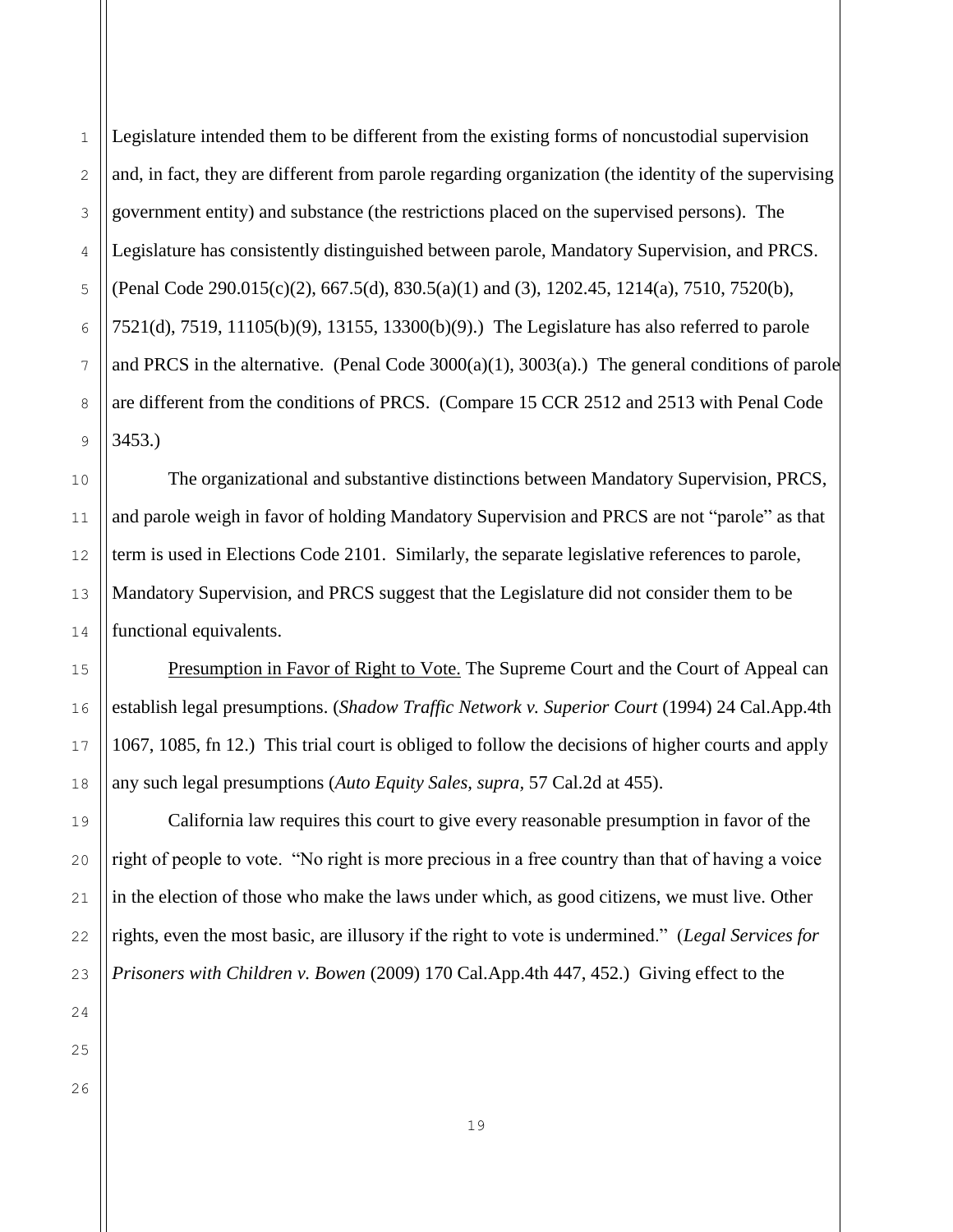importance of the right to vote, in *Otsuka v. Hite* (1966) 64 Cal.2d 596, 603-604, <sup>8</sup> the California Supreme Court stated:

[W]e keep in mind the rule that 'every reasonable presumption and interpretation is to be indulged in favor of the right of the people to exercise the elective process. ... The exercise of the franchise is one of the most important functions of good citizenship, and *no construction of an election law should be indulged that would disfranchise any voter if the law is reasonably susceptible of any other meaning*. (Emphasis supplied.)

(See also *Castro v. State of California* (1970) 2 Cal.3d 223, 234; *McPherson*, 145 Cal.App.4th at 1482.) The presumption in favor of the right of the people to vote weighs heavily in favor of interpreting "parole" in Elections Code 2101 to be limited to "parole" in the Penal Code and not to alternatives to parole such as Mandatory Supervision and PRCS.

Workability. When faced with a latent ambiguity, the court is directed to "infer that the Legislature intended an interpretation producing practical, workable results, not one producing mischief or absurdity." (*People v. Childs* (2013) 220 Cal.App.4th 1079, 1101.) It would produce practical and workable results if the Secretary restricted persons on "parole" from voting consistent with the Elections Code 2101. Although not necessarily producing mischief, it would certainly create uncertainty and absurdity if in the absence of clear legislative direction the Secretary could interpret "parole" in Elections Code 2101 as including not only "parole" but also forms of noncustodial supervision that are neither identified by the Legislature as "parole," nor interpreted by the Court of Appeal as constituting "parole." *People v. Cruz* (2012) 207 Cal.App.4th 664; *People v. Fandinola* (2013) 221 Cal.App.4th 1415; *People v. Isaac* (2014) 224 Cal.App.4th 143.

Constitutionality. "[I]f reasonably possible the courts must construe a statute to avoid doubts as to its constitutionality." (*People v. Smith* (1983) 34 Cal.3d 251, 259.) (See also *Powell* 

J.

<sup>8</sup> Overruled on other grounds in *Ramirez v. Brown* (1973) 9 Cal.3d 1999, rev'd *Richardson v. Ramirez* (1974) 418 U.S. 24.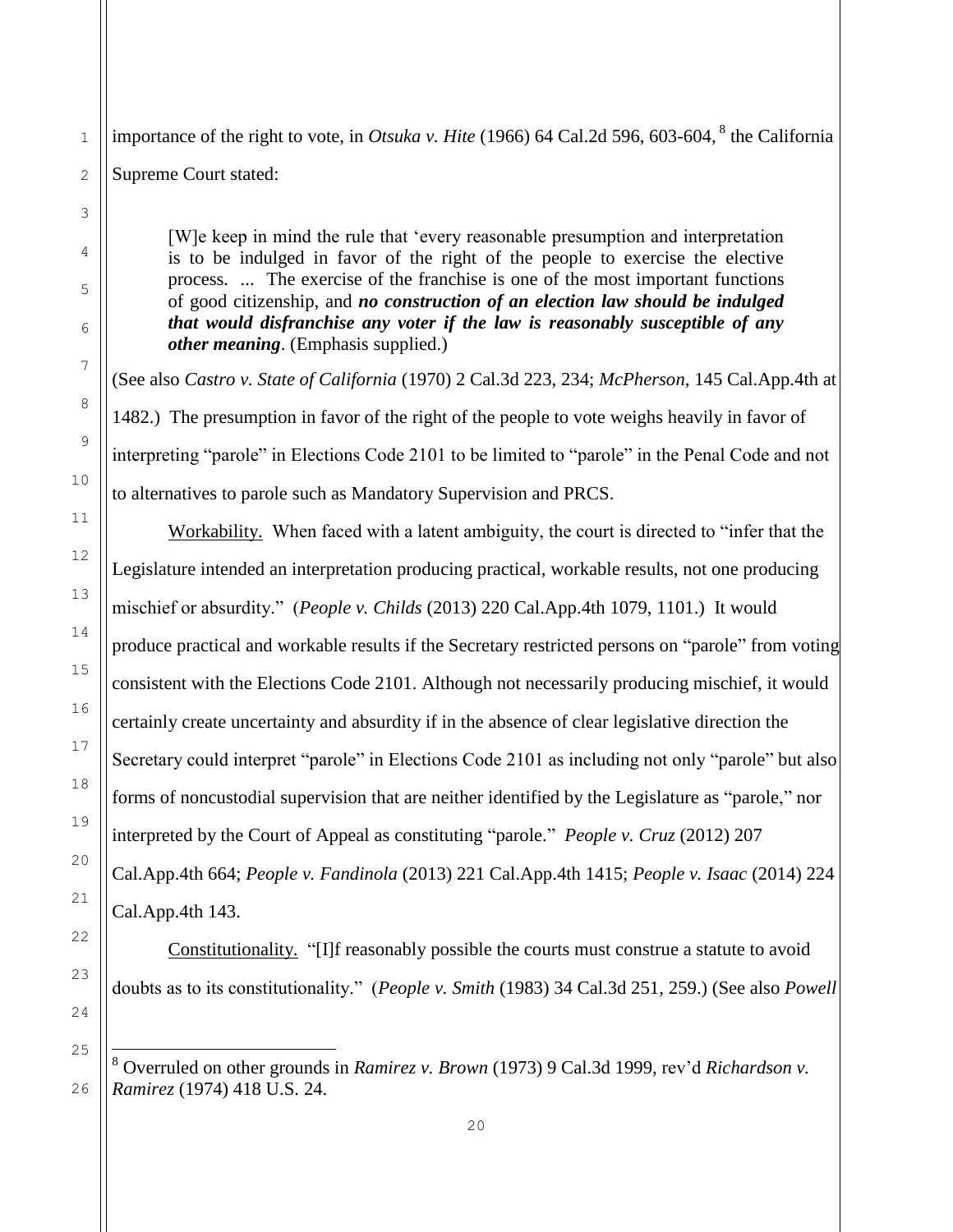*v. County of Humboldt* (2014) 222 Cal.App.4th 1424, 1444.) It does not raise any Constitutional doubts to use the same definition to "parole" in California Constitution Article II, section 4, Elections Code 2101, and in the Penal Code. Conversely, serious Constitutional issues could arise were the court to adopt the construction of "parole" advanced by the Secretary and hold that the legislative definition of "parole" for purposes of limiting the right to vote in Elections Code 2101, is different from, and broader than, the legislative definition of "parole" in the Penal Code. The court declines the Secretary's invitation to attribute different meanings to parole under the Constitution, the Penal Code and the Elections Code.

No Major Change by Implication. The Legislature was fully aware that the Realignment Act made significant changes in California law regarding where convicted persons would be incarcerated, which government entity would supervise them, how incarcerated persons would be returned to society, and the allocation of responsibility between the state and local entities in achieving those goals. The Legislature was fully aware that it was creating Mandatory Supervision and PRCS as forms of noncustodial supervision that were alternative to, and different from, parole.

In the context of the Realignment Act as a whole and the changes it was making, the effect of the Realignment Act on voting rights was not a significant unconsidered change. Rather, the effect on the voting rights of persons who would no longer be on "parole" was a natural consequence of the purposeful effects of the legislation. It is not surprising that in drafting the Realignment Act the Legislature did not anticipate, consider, and address every effect of the legislation. The Court is guided by *In re Gabriel G.* (2005) 134 Cal.App.4th 1428, 1437, which states:

Although eliminating a placement option from the juvenile court's consideration may seem illogical, we must recall that in construing a statute, "that which is construed is the statutory text." ... Evidence of legislative inadvertence would have to be quite compelling before we would ignore the plain language of the law. ... The only evidence of inadvertence the Department offers is its assessment of

1

2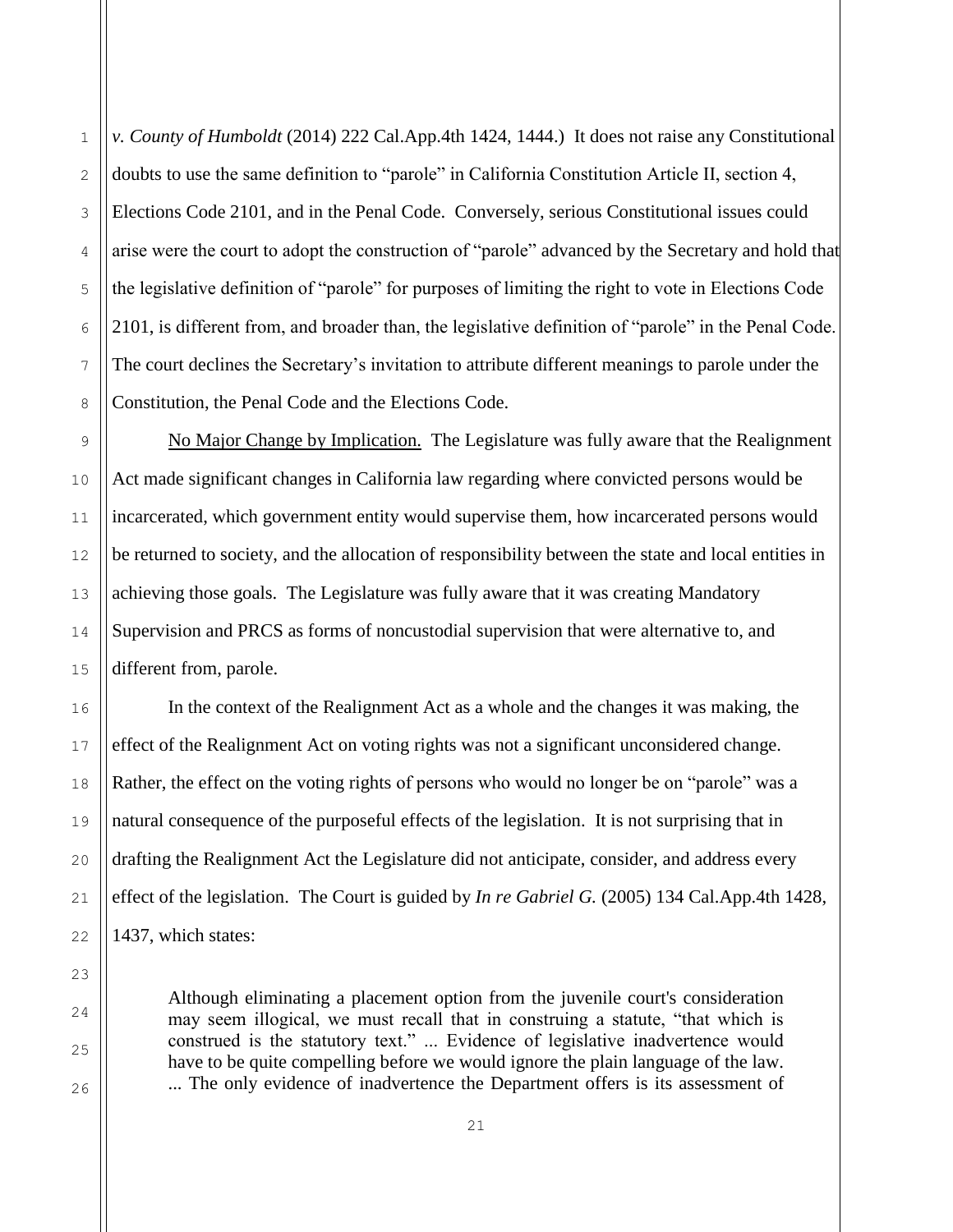the unintended consequences the change will have. *Legislation often has unintended consequences.* But we cannot construe the amendment in a manner wholly unsupported by its text merely to avoid the purported unintended consequences.

(Emphasis added.)

If the Legislature overlooked the effect of the Realignment Act on voting rights and actually intended to restrict the voting rights of persons on Mandatory Supervision and PRCS, then the Legislature can address the issue. "Since passing the Realignment Act of 2011, the Legislature has amended the Penal Code in a number of ways to clarify how the new legislation is to be interpreted in conjunction with preexisting laws." (*People v. Prescott* (2013) 213 Cal.App.4th 1473, 1477.) (See also *People v. Isaac* (2014) 224 Cal.App.4th 143.)

Proposed Legislative Amendment to the Statute. The court can draw "very limited guidance" from the fact that the Legislature did not enact the proposed amendment that would have stated expressly that persons on Mandatory Supervision and PRCS could vote. (*Grupe Development Co. v. Superior Court* (1993) 4 Cal.4th 911, 922-923.) Similarly, the court draws very limited guidance from the fact that the Legislature has not enacted an amendment that would have stated expressly that persons on Mandatory Supervision and PRCS cannot vote. This is not a situation where a court has decided an issue of statutory construction, the decision has been followed on many occasions, and the the Legislature has declined to amend the statute despite making numerous other amendments to the statute over a period of many years. (Compare *[Olson v. Automobile Club of Southern California](http://web2.westlaw.com/find/default.wl?rs=WLW14.01&db=BC-COMPANYSRBD&vr=2.0&docname=CIK(LE00482023)&lvbp=T&rp=%2ffind%2fdefault.wl&utid=1&fn=_top&findtype=l&mt=TabTemplate1&returnto=BusinessNameReturnTo&sv=Split)* (2008) 42 Cal.4th 1142, 1155-1156.) The Legislature's decision not to enact any amendment to state clearly whether Mandatory Supervision and PRCS fall within the definition of "parole" in Elections Code 2101 does not provide any guidance to the court.

Prior Case in Court of Appeal. An organization previously filed a petition regarding the voting rights of persons on Mandatory Supervision and PRCS directly in the Court of Appeal,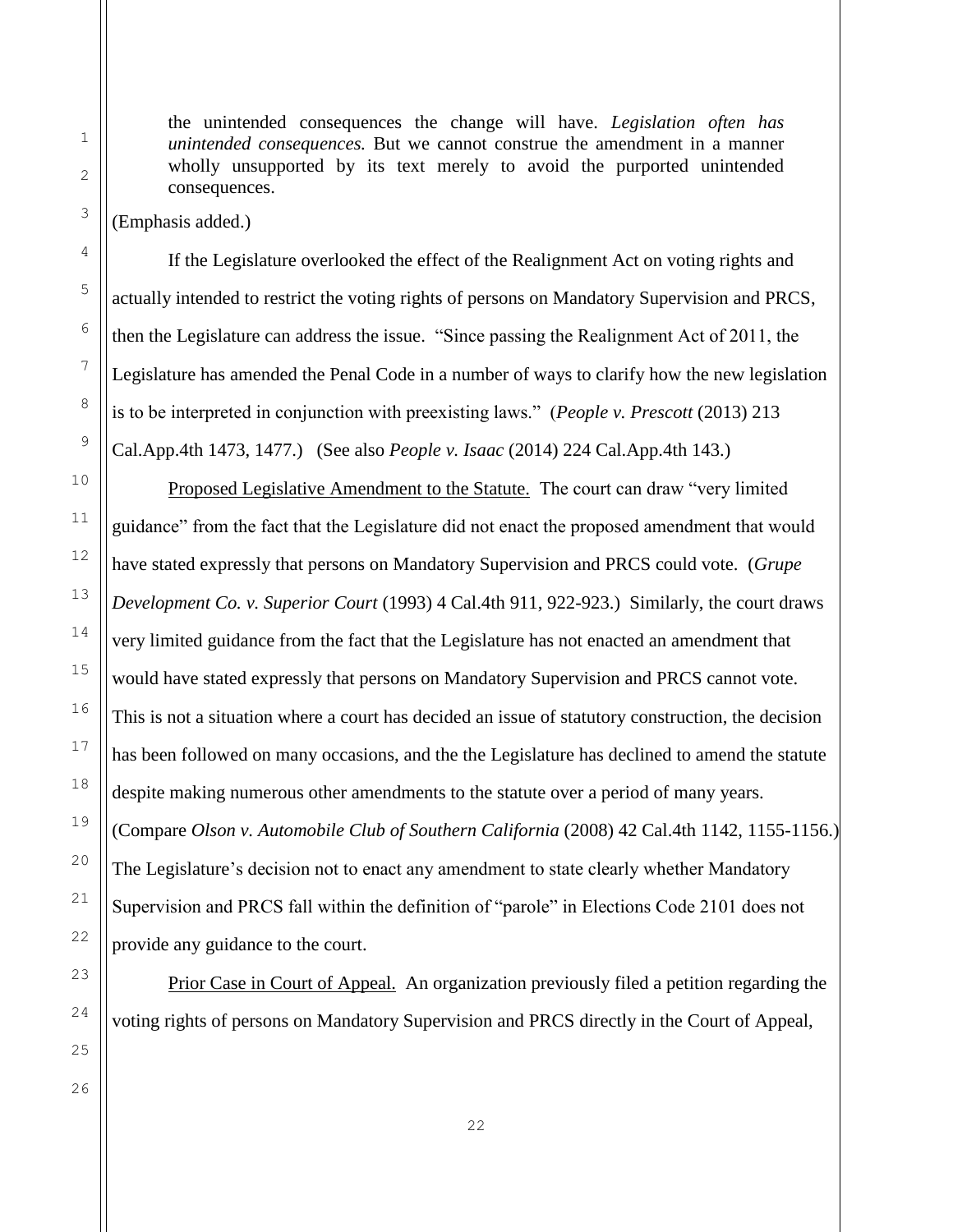and the Court of Appeal denied that petition without issuing an opinion. (Secretary RJN, Ex. 2.) The California Supreme Court denied review without an opinion. (Secretary RJN, Ex. 2.)

1

2

3

4

5

6

7

8

9

10

11

12

13

14

15

16

17

18

19

20

21

22

23

"The summary denial of a petition for a prerogative writ properly is viewed as a refusal by the court to exercise original jurisdiction over the matter." (*Lewis v. Superior Court* (1999) 19 Cal.4th 1232, 1260 fn 18.) Therefore, a summary denial of the petition is "without prejudice to the right of petitioners to seek such relief as they may be advised they are entitled to in the proper tribunal." (*Funeral Directors Ass'n of Los Angeles and Southern California v. Board of Funeral Directors and Embalmers* (1943) 22 Cal.2d 104, 110.) The prior case filed directly in the Court of Appeal does not provide any guidance to the court.

Administrative Interpretation / Secretary of State Memorandum. The law on judicial deference to the interpretations of a state agency is multi-layered. As a general rule, where an agency has authority to adopt a regulation and does so under the Administrative Procedures Act, then Court must give substantial deference to any reasonable interpretation of the regulation advanced by the agency. "An administrative agency's interpretation of its own regulations is generally given great weight by courts, and a reviewing court must "defer to an agency's interpretation of a regulation involving its area of expertise, unless the interpretation flies in the face of the clear language and purpose of the interpretive provision." (*Margarito v. State Athletic Com.* (2010) 189 Cal.App.4th 159, 168.) Judicial deference to an agency's interpretation of its own regulations promulgated under the APA is inapplicable on the facts of this case because the Memorandum is not a regulation under the APA, because the Memorandum concerns the Legislature's intent in enacting the Realignment Act and amending the the Penal Code, which is not the Secretary's area of expertise, and because this case concerns the interpretation of Elections Code 2101 and not the interpretation of the Memorandum.

24 25 Where an agency has the authority to adopt a regulation under the APA but instead elects to issue a memorandum for "guidance" without complying with APA's notice, and public

23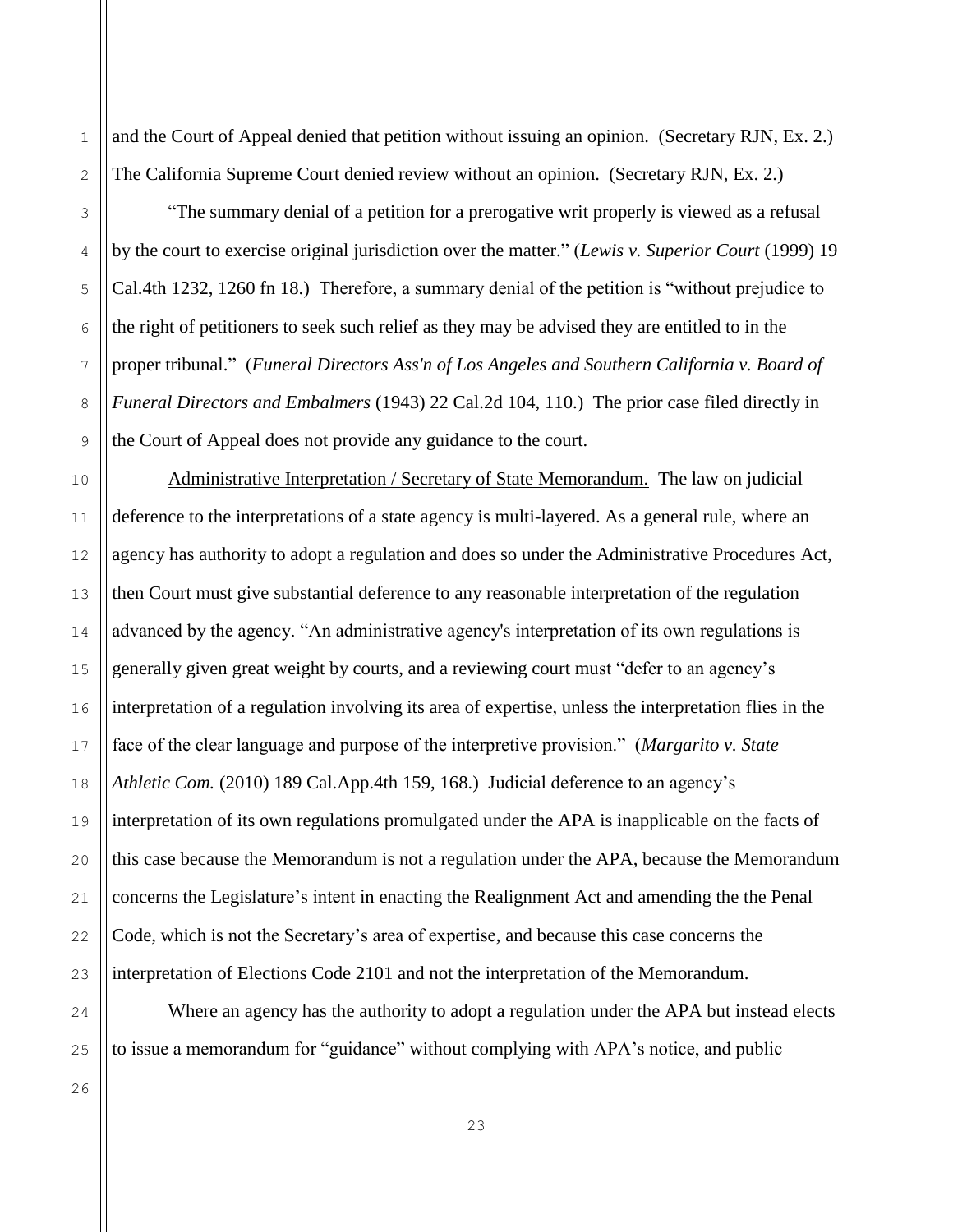1 2

4

5

6

7

8

9

10

11

12

13

14

15

16

17

18

19

20

21

22

23

24

comment procedural requirements, the agency has promulgated an underground regulation, and

the court gives no deference to agency interpretation. *California Grocers Association v.* 

3 *Department of Alcoholic Beverage Control* (2013) 219 Cal.App.4th 1065, 1073-1074,

summarizes the law as follows:

The APA requires that an agency comply with the notice and comment procedures for formalizing a regulation and the failure to do so voids the regulation. ... A regulation subject to the APA ... has two principal identifying characteristics. First, the agency must intend its rule to apply generally.... Second, the rule must 'implement, interpret, or make specific the law enforced by ... [the agency]. The first is a test of the generality of the agency's promulgation; the second is a test of the conformity of the interpretation with the statute interpreted. ... As to the second test, an agency interpretation of a statute is not subject to the APA if it is "the only legally tenable interpretation" of the statute.... That phrase has been construed to apply only if the interpretation is "patently compelled by ... the statute's plain language." ... An interpretation is "patently compelled" when it " 'can reasonably be read only one way' such that the agency's actions or decisions in applying the law are essentially rote, ministerial, or ... repetitive of ... the statute's plain language."

(See also *County of San Diego v. Bowen* (2008) 166 Cal.App.4th 501, 516-520.)

The court finds that the Memorandum is an invalid underground regulation, and as such the court is not required to give deference to the Memorandum in arriving at the court's analysis and conclusions. (*Tidewater Marine Western, Inc. v. Bradshaw* (1996) 14 Cal.4th 557, 576.) First, the Memorandum was written to interpret Elections Code 2101 and implement the Secretary's interpretation of the law. The Memorandum is not exempt from the APA as a mere restatement of the only legally tenable interpretation of a statute. (*California Growers*, 219 Cal.App. $4<sup>th</sup>$  at 1074.) To the contrary, the Memorandum is supported by 18 page legal opinion that addresses an issue where there is no directly applicable statutory text and no guidance in the legislative history. Second, the Memorandum sets out a policy that the Secretary intended to apply generally to all persons on Mandatory Supervision and PRCS. Third, though in the absence of a regulation the court will give deference to agency interpretation of a statute if the agency has special expertise in the area, "[t]he degree of 'respect' accorded the agency's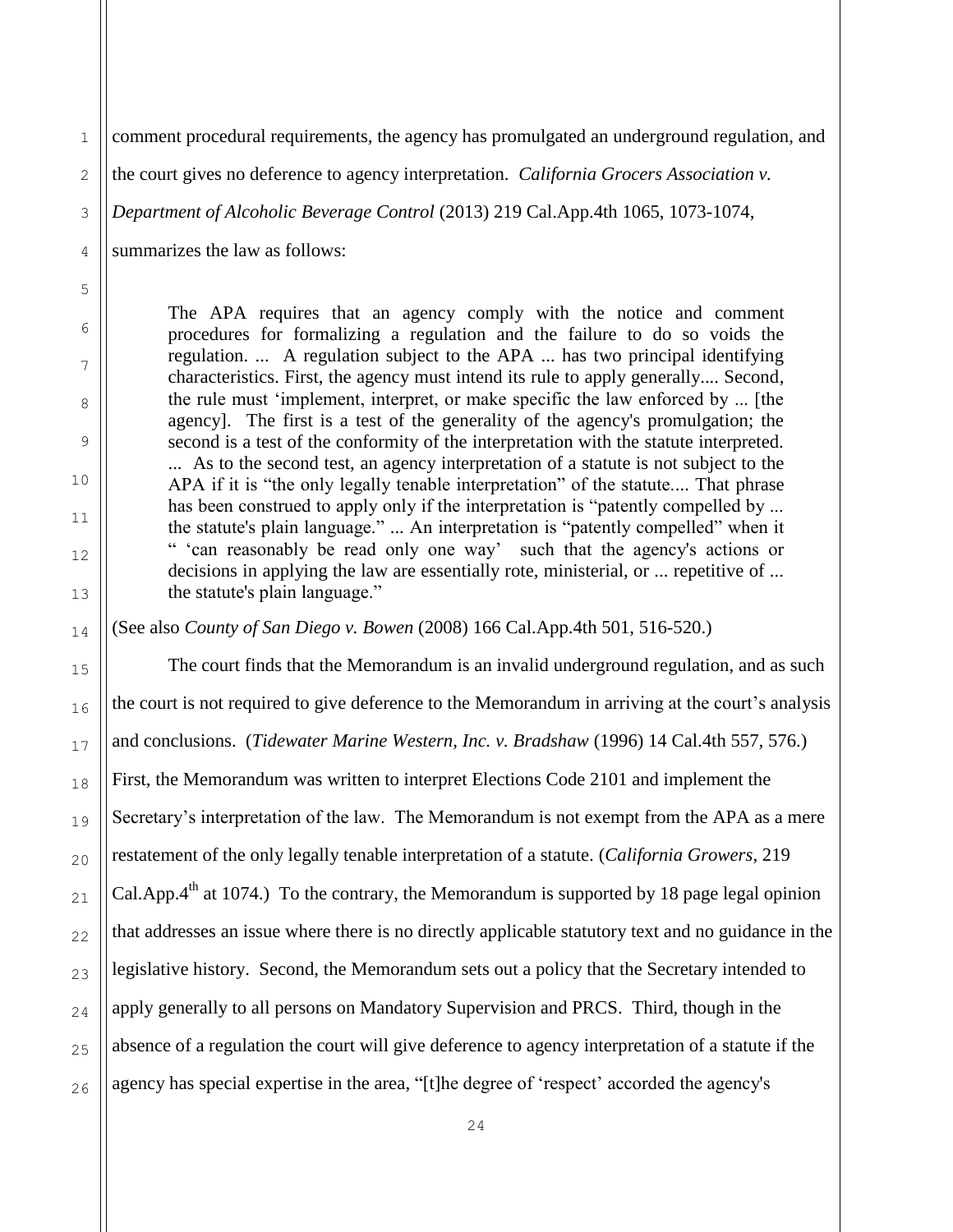1

2

3

interpretation depends on the circumstances. An administrative agency's interpretation of a statute is entitled to significant deference only if ... the agency has expertise and technical knowledge, especially where the legal text to be interpreted is technical, obscure, complex, openended, or entwined with issues of fact, policy, and discretion." (*Powerhouse Motorsports Group, Inc. v. Yamaha Motor Corporation* (2013) 221 Cal.App.4th 867, 880.) (See also *Holland v. Assessment Appeals Bd. No. 1* (2014) 58 Cal.4th 482, 494.) The Memorandum is unrelated to the mechanics of how to implement Elections Code 2101, which would be an area of the Secretary's expertise. Conversely, The Secretary has no special expertise in statutory interpretation, or discerning the Legislature's intent. The Memorandum is not entitled to significant weight in deciding the issue before the court – whether otherwise eligible persons on Mandatory Supervision (Penal Code 1170(h)(5)(B)) and Post-Release Community Supervision ("PRCS") (Penal Code 3451) have the same right to register to vote and to vote as all other otherwise eligible persons.

## CONCLUSION ON THE MERITS.

The petition for a writ of mandate is GRANTED. The court holds as a matter of law that California Constitution Article II, section 2 and Elections Code 2101, require the State of California to provide all otherwise eligible persons on Mandatory Supervision (Penal Code 1170(h)(5)(B)) and Post-Release Community Supervision ("PRCS") (Penal Code 3451) the same right to register to vote and to vote as all other otherwise eligible persons. Neither Mandatory Supervision nor PRCS is "parole" under the Penal Code, which compels this court to hold that neither Mandatory Supervision nor PRCS is "parole" under Elections Code 2101. *People v. Cruz* (2012) 207 Cal.App.4th 664; *People v. Fandinola* (2013) 221 Cal.App.4th 1415; *People v. Isaac* (2014) 224 Cal.App.4th 143. The text of the Realignment Act as a whole suggests that the Legislature considered parole, Mandatory Supervision, and PRCS to be distinct forms of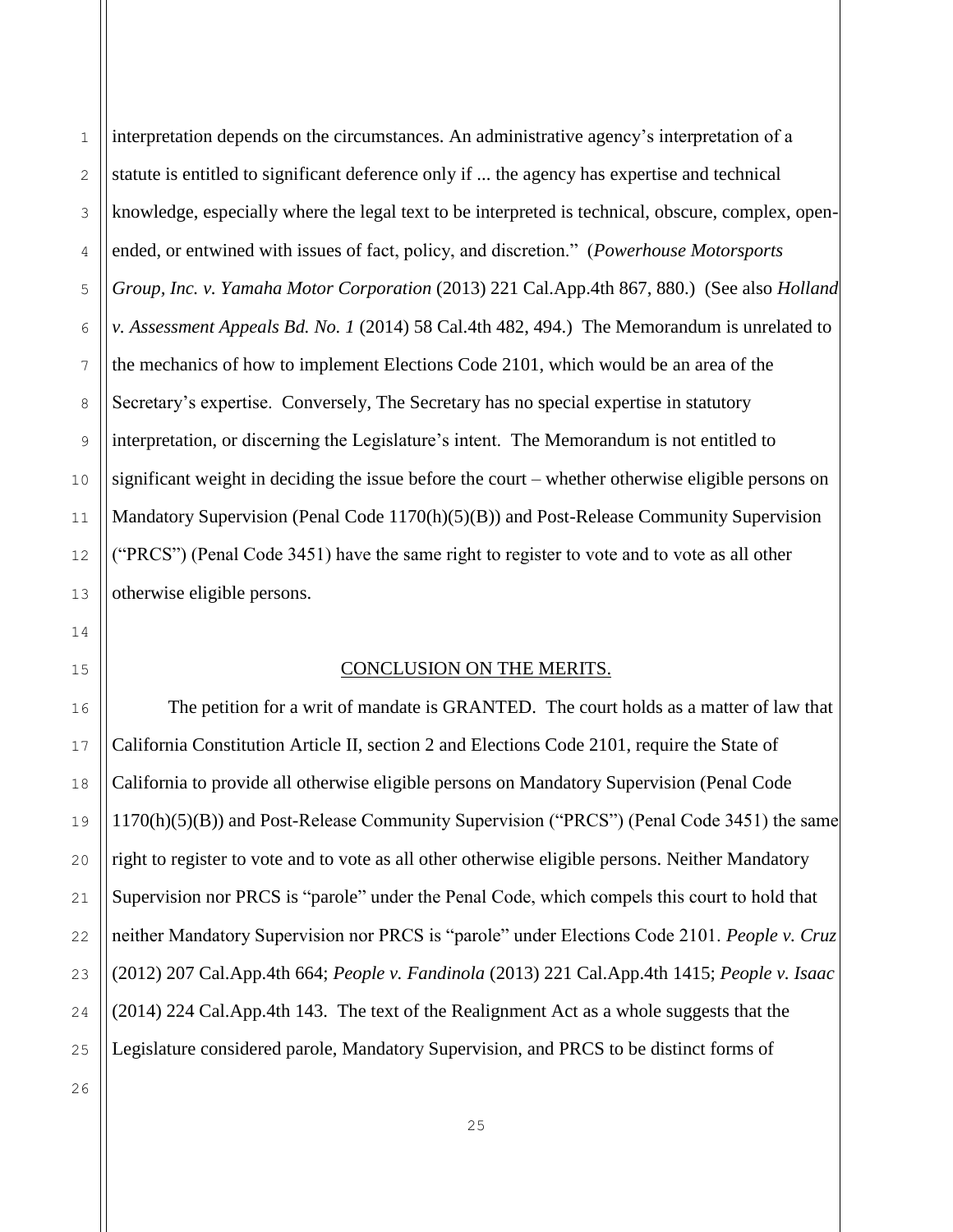noncustodial supervision that are not functionally equivalent. The legislative history of the Realignment Act states that a Legislative goal was to reintroduce felons into the community, which is consistent with restoring their right to vote when they enter Mandatory Supervision or PRCS. And finally, the presumption in favor of the right of the people to vote weighs heavily in favor of interpreting "parole" in Elections Code 2101 to be limited to "parole" in the Penal Code and not to alternatives to parole such as Mandatory Supervision and PRCS, and this court should not engage in any construction of the an election law that would disfranchise any voter if the law is reasonably susceptible of any other meaning.

#### THE REMEDY.

The court in this order does not decide the nature or scope of the appropriate relief. Petitioners seek a writ directing the Secretary (1) to withdraw the Memorandum because it misstates the law and was issued in violation of the APA and and (2) to issue a memorandum informing the county clerks and elections officials that otherwise eligible Californians on Mandatory Supervision of PRCS have the right to vote, and (3) to amend voter-registration and information materials to be consistent with the law. (*McPherson*, 145 Cal.App.4<sup>th</sup> at 1486.) The Secretary cautions that the Memorandum addresses issues other than those at issue in this case.

Petitioners are seeking a traditional writ of mandate to compel a public official to perform an official act required by law. (CCP 1085.) The court can issue a writ to compel the Secretary to exercise her discretion under a proper interpretation of the applicable law, but the court cannot issue a writ to compel the Secretary to exercise her discretion in a particular manner, such as by issuing a new memorandum. (*[Common Cause v. Board of Supervisors](http://web2.westlaw.com/find/default.wl?returnto=BusinessNameReturnTo&db=BC-COMPANYSRBD&rs=WLW14.01&lvbp=T&vr=2.0&rp=%2ffind%2fdefault.wl&sv=Split&fn=_top&findtype=l&mt=93&docname=CIK(LE10206992))* (1989) 49 Cal.3d 432, 442; *County of Los Angeles v. Superior Court* (2013) 222 Cal.App.4th 434, 444.) If the parties cannot agree on the appropriate remedy, then in further briefing the parties are to address whether the court can order the relief sought by Petitioners and, if not, what alternative relief

1